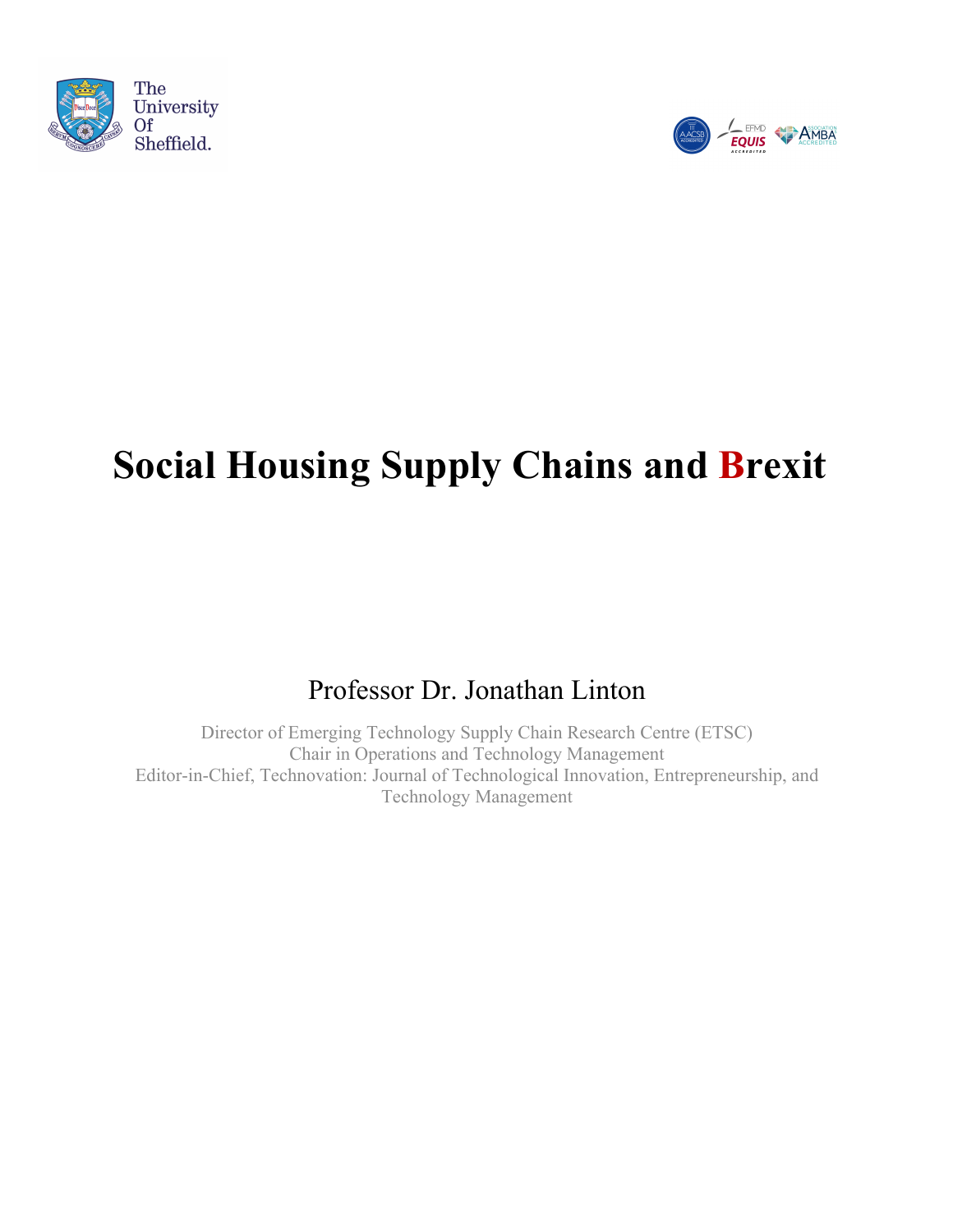# **Executive Summary**

Brexit is set to have tremendous impacts on the entire UK economy. The social housing sector is particularly vulnerable as it is not possible to pass on additional costs to the end user and the occupants of social housing are particularly vulnerable. Consequently, social housing is especially sensitive to the volatility that can be caused by the myriad of small and large changes that are associated with Brexit.

Impacts from Brexit were felt as early as the day after the vote. The devaluation of the pound and decisions to tighten credit quickly impacted the social housing supply chain both directly and indirectly. Uncertainty, volatility and unanticipated consequences will continue to impact social housing supply chains for many years. These changes are too large to deal with successfully with a reactive muddle through approach. Consequently, it is important to consider the sorts of impacts than can occur and how to best prepare to adapt to the new environment and exploit the opportunities it provides. To support this goal, this report considers different aspects of the supply chain: financial, materials, logistics, people, infrastructure, technology, regulation and policy.

In the past, inefficiencies have existed in supply chains – lack of integration and coordination for example – as the market was sufficiently stable and profitable in the past that these overlooked opportunities were not so important. However faced with extreme volatility in currency and an uncertain investment and operating climate, it is now important that inefficiencies be eliminated and supply chain partners work to make communications and the system in general more effective. Opportunities associated with industrial strategy, digitization strategy and the sector deal are also noted.

With communication, coordination and experimentation the challenges of Brexit can be translated into opportunities. This report attempts to start the process by better identifying a number of risks, opportunities and likely consequences of Brexit.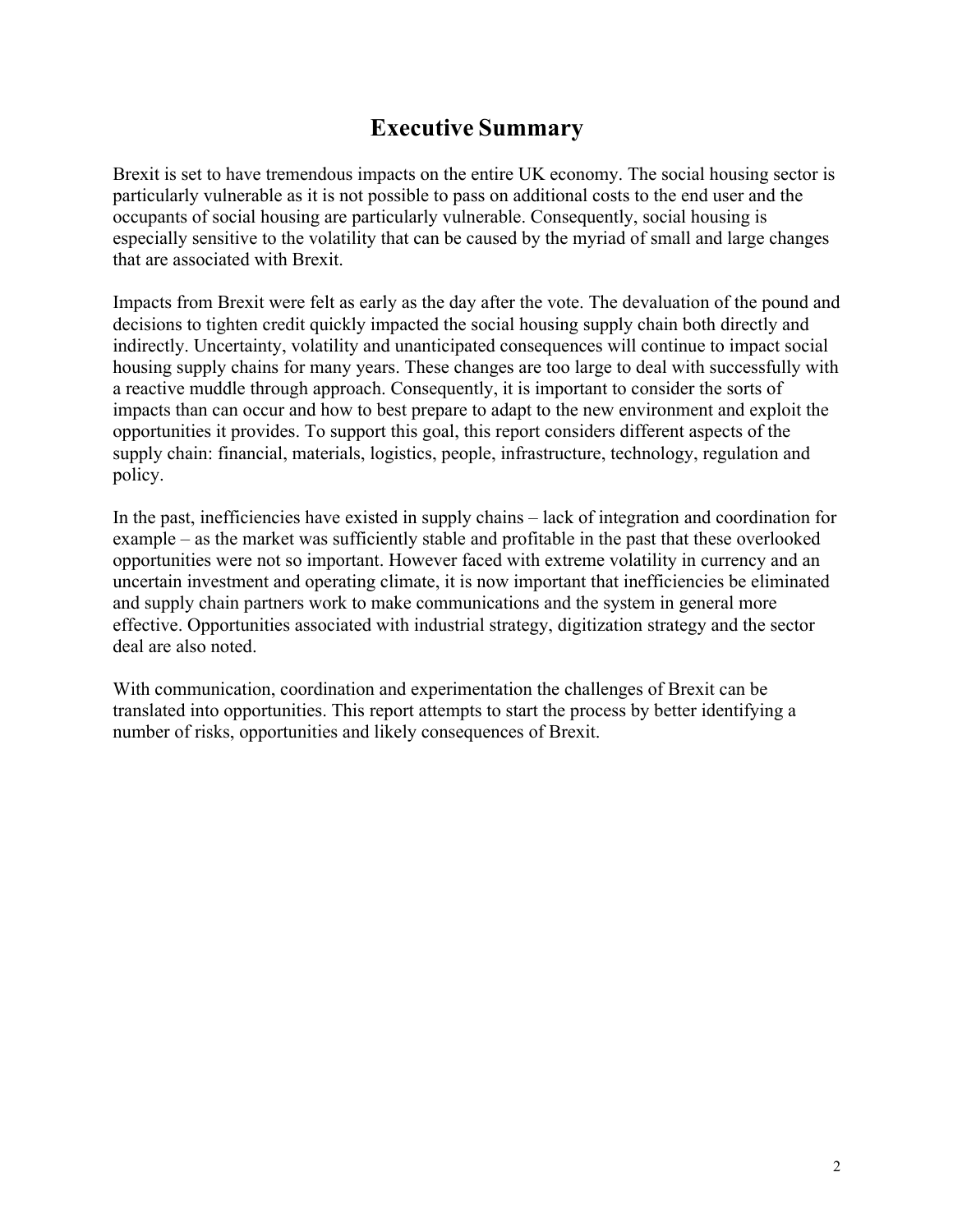# **Table of Contents**

| Conclusions. | .20 |
|--------------|-----|
|              | .20 |
|              |     |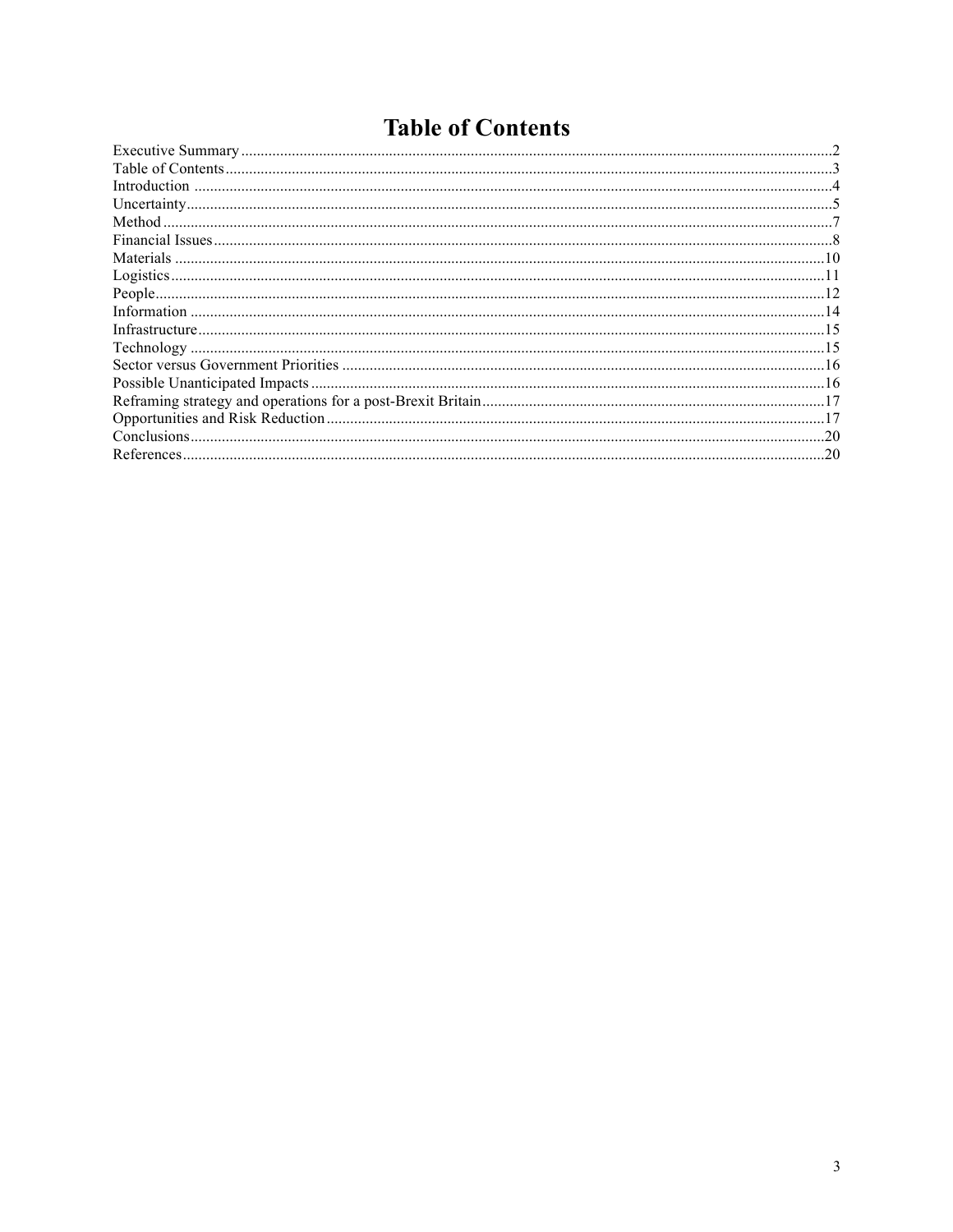# **Introduction**

Mark Carney the Governor of the Bank of England indicated on BBC News on the 20<sup>th</sup> of April that "The biggest set of economic decisions over the course of the next few years are going to be taken in the Brexit negotiations and whatever deal we end up with. And then we will adjust to the impact of those decisions in order to keep the economy on a stable path". This research proposal sets to support this adjustment through appropriate research and application of knowledge to the generation and implementation of new regulation impacting the social housing sector.

The construction, maintenance and operation of social housing is an exemplar of sectoral impact in the UK as it involves both social and economic benefit. Insights gained here can be utilized in other sectors, including the public sector that involve social considerations, and in sectors that involve the assembly of multiple components produced by many different actors – such as transportation and consumer goods. Not only does construction offer generalizable insights to many other important parts of the UK economy, but construction is one of the largest sectors with a turnover of £370 billion, contributing £138 billion in value added to the UK economy and employing 3.1 million people (9% of the total UK workforce) (UK\_GOVERMENT 2017). Not only does construction have to face the uncertainties of Brexit; but has additional challenges in planning the right homes to help people now, building them faster, and diversifying participation of partners in the supply of services and utilization of innovations and innovative techniques (UK\_GOVERNMENT 2017). Tools such as the £2.3 billion Housing Infrastructure fund (UK\_GOVERNMENT 2017) and the utilization of the public sector spend of  $£268$  billion per year (14% of GDP) for strategic procurement and the Industrial Strategy as a whole (UK\_GOVERNMENT 2017) are proposed to assist in reaching national objectives.

Economic challenges and proposed solutions within The Industrial Strategy linked to Social Housing supply chains (UK\_GOVERNMENT 2017) are:

- Government trade and inward investment policies can open up markets for UK trade.
- Economic imbalances between different parts of Britain are too large.
- A system of technical education for young people who do not go to university and better options for those already in the workforce – construction is a key area for non-graduates.
- Many businesses face barriers to scaling up.
- Stimulating innovation through government procurement
- Supporting economic growth through better procurement practices through a "balanced scorecard approach" – encouraging consideration of social and economic factors.
- Ensuring major government procurement projects are structured to support productivity improvements, so that UK firms are better positioned to compete – EU procurement laws hamper efforts to use small business, build locally and minimize red tape
- Accelerating growth across the value chain by identifying where the greatest value the greatest value can be gained from technology development and investment.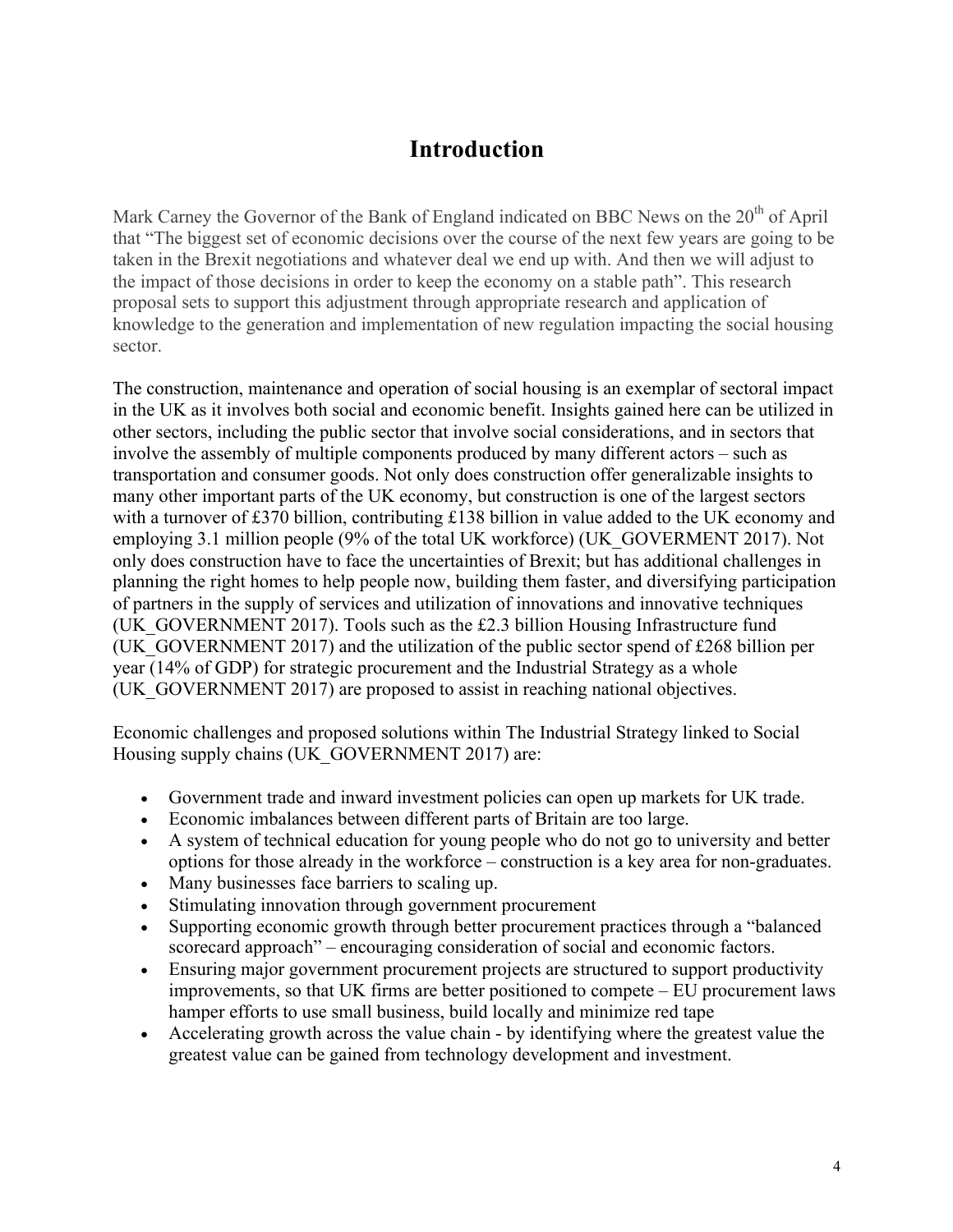• Develop a deal with Government, by showing how companies within the sector could take actions to transform their strategic prospects and how the Government could increase the prospects of success

However, without more insight into the possible impact of Brexit, the meeting of ambitious goals with programs and strategies will be at best accidental. Overall housing is a national priority as it is a key factor in driving economic growth (UK\_GOVERNMENT 2017). The Pillars of the Industrial Strategy – 2. Developing Skills, 5. Improving Procurement and 10. Creating the right institutions to bring together sectors and place (UK\_GOVERNMENT 2017) – call for a multimethod research approach that utilizes supply chains as a level of analysis to better understand how to maximize the social and economic priorities of stakeholders.

Re:allies are concerned that, changes in regulation (including planning), currency fluctuations, supply of materials and labour could all influence speed and structure of the supply chain, thereby impacting on the implementation of government housing and construction policy, and internal medium and long-term planning. For determining the complex interplay of positive and negative factors, qualitative research techniques that allow for exploration of the richness of personal experience and the underlying themes and constructs is advisable.

This report summarizes the interaction between Brexit and the Social Housing supply chain in regards to a variety of impacts: financial, materials, people, information, infrastructure and technology. The role of uncertainty is considered as well as the different perspectives and concerns associated with different stakeholders. Brexit adds to the likelihood and magnitude of changes facing Social Housing and the supply chains that support it.

In addition to the uncertainties associated to Brexit the impact of the Grenfell Fire Disaster has already been noted by supply chain partners, as substantial funds have been redirected from anticipated purchases to activities associated with fire safety and protection. While the Grenfell Fire is unrelated to Brexit, it is worth noting as it is indicative of the impact that unanticipated events have on a sector that operates on fixed budgets and lacks contingency funding to respond to unanticipated and sudden outcomes. With fiscal budgets that are designed to operate in a stable environment, it is important that the challenges, opportunities and risks associated with Brexit are understood as fully as possible, so that plans can be put in place as much as beforehand to better reflect the budgeting and operating realities of the social housing sector.

The uncertainties associated to Brexit and the nature of Social Housing supply chain are now considered.

# **Uncertainty**

#### **1. Budgets**

It is critical to recognize that the Social Housing sector is setup with an implicit assumption of a risk free environment. Budgets must be spent and not exceeded. Clearly even in the best of times uncertainty exists. This uncertainty is dealt with by deferring purchase commitments towards the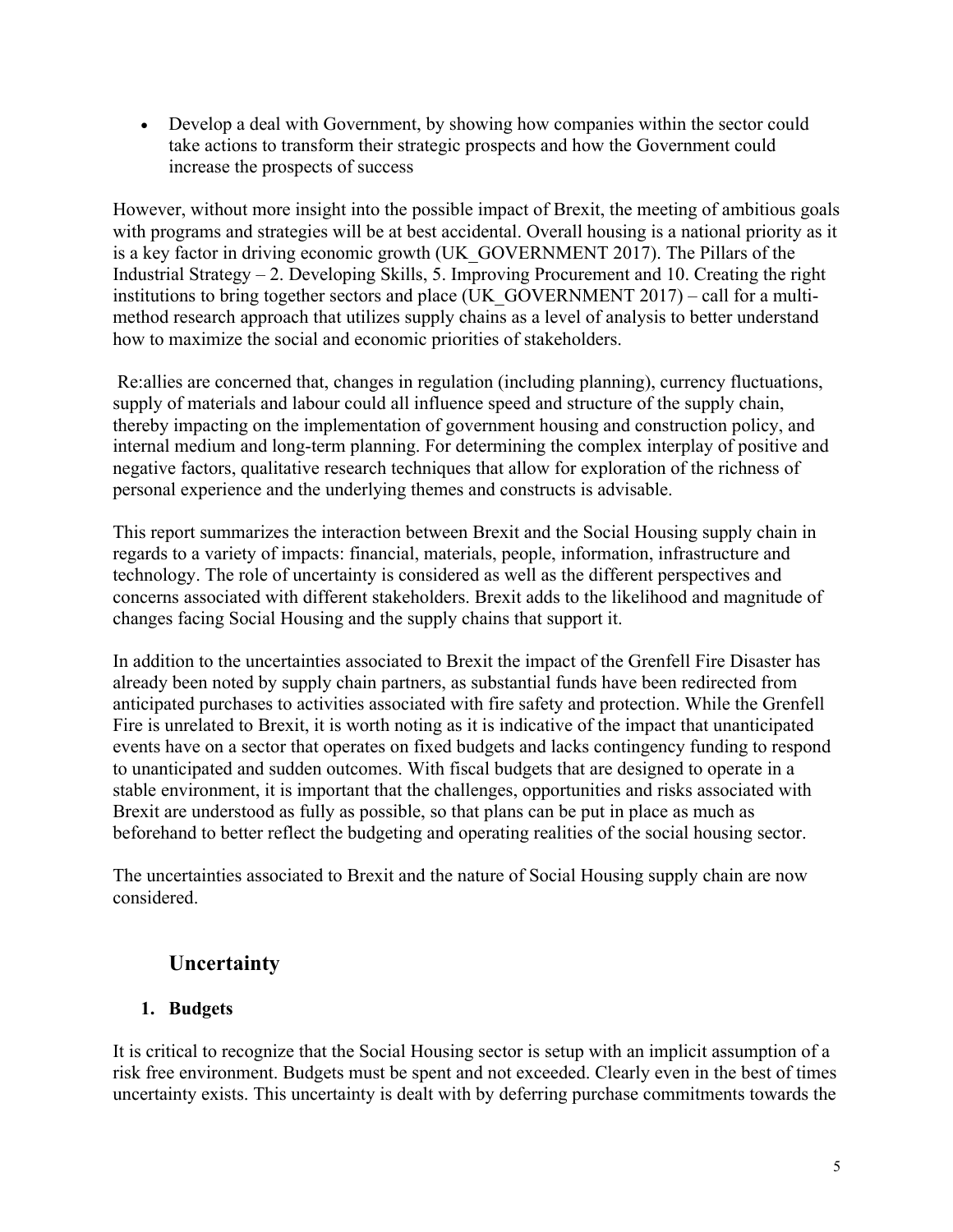latter part of the budget year. In cases in which unexpected costs are below anticipated, future commitments on additional materials, equipment and services are moved forward. While this uncertainty is a nuisance to deal with the supply chain is accustomed to this and structured to address this tendency. Historically, the supply chain partners are accustomed for fixed price guarantees for one year or longer as this simplifies planning and deferred purchase decisions by social housing operators.

Any events that eject additional variability into the system create challenges. Recent examples of such variability are an active new build housing market, Grenfell Fire Disaster and Brexit. All of these events impact different expectations, requirements and elements of the supply chain resulting in variability that must be managed with a fixed budget. For the purpose of this report only the impact of Brexit on uncertainty relating to the Social Housing supply chain is considered here.

#### **2. Currency and Economy**

The Brexit vote had an immediate impact on perceptions of currency and economic risk. The pound not only plummeted in value, but its behavior has been much more volatile responding to various announcements related to Brexit negotiations, consumer confidence and related inputs. The overall impact is to greatly increase volatility in the system. By recognizing that the environment has changed so that there are more special circumstances that will no longer allow for reliance on what has worked in the past, the challenges can be minimized and opportunities can be recognized. For example, one supplier noted that their service provider that insures their receivables is becoming more cautious about granting credit. In response to this, the firm changed their collection procedures to remind customers to pay their accounts on a quicker basis than they had previously. The firm reports that their cash flow is now better as they are receiving payment faster than before.

#### **3. Housing Price Shock**

While the impact of policy decisions, such as Brexit, on housing prices is not directly related to the social housing sector, it is worth mentioning as private sector housing to some extent relies on the same infrastructure and competes for resources. Therefore, in the absence of competition from private housing, social housing providers may benefit from labour availability and greater flexibility in product pricing. However, in the medium to long term there could be negative impacts as investments in supply chain and other forms of infrastructure that supports the sector will decline. Hence the activity in the private for-profit sector has an influence on the experiences of social housing users and providers.

Also worth noting is the tremendous impact that government policy has on both social and private sector housing. Government programs can rapidly increase/decrease prices. Policy makers are often unaware of the direct and indirect impact of a change in regulations on house prices and behavior, viability and sustainability of firms and other organizations. For example, regulations in Canada to discourage speculative purchasing by foreign nationals, brought abrupt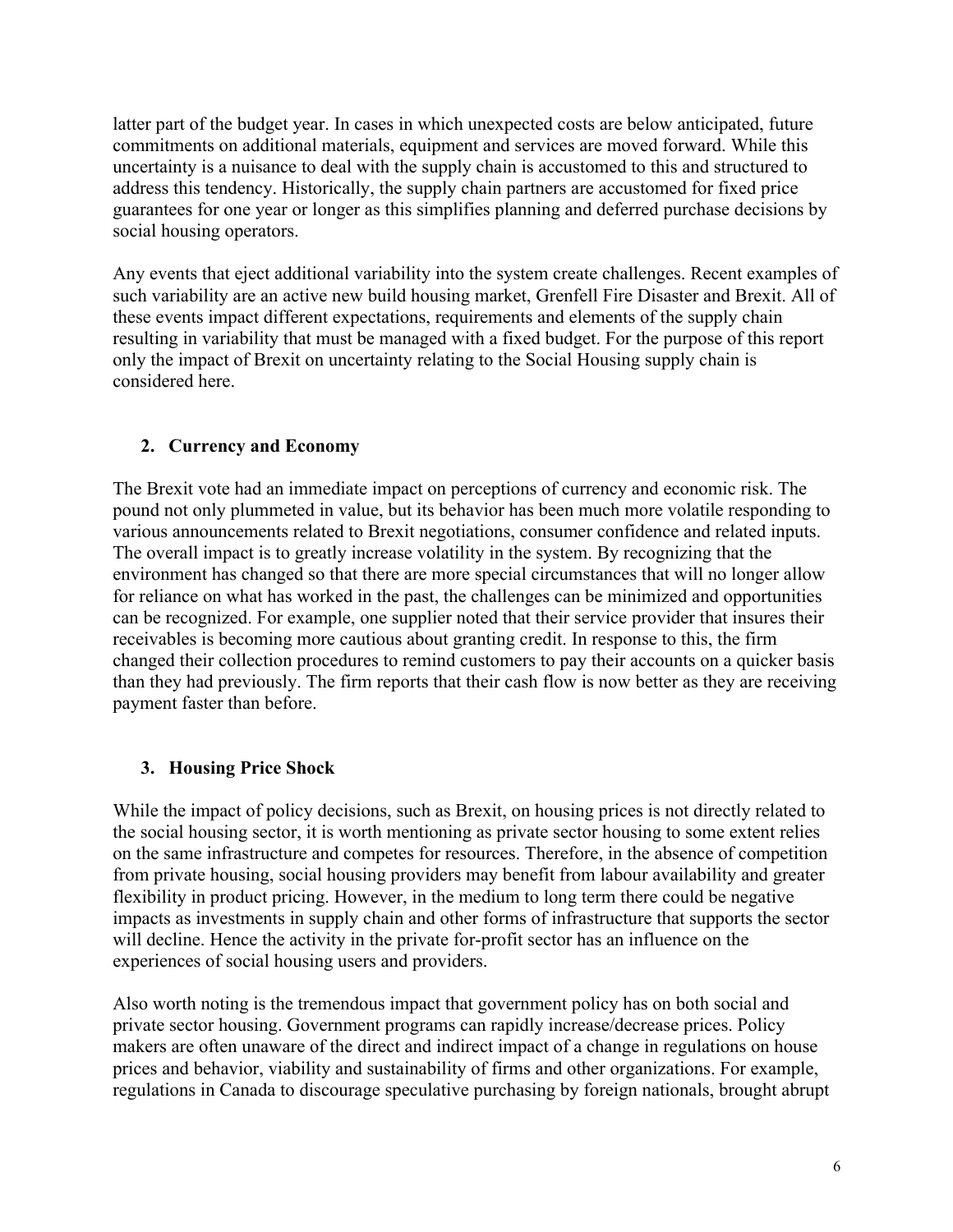declines in housing prices in the Toronto and Vancouver markets. Economic sanctions imposed on Russia brought a temporary escalation of Moscow house prices followed by a larger longer decline. In the UK, imposition of a stamp duty tax resulted in a pre-imposition escalation in house purchasing, followed by a substantial decrease in for-sale inventory of houses with a similar decline in sales/purchases.

While government considers policy and regulatory changes to be a positive way in which to protect the public and stimulate industry, policy and regulatory changes disrupt the balance that is naturally sought in this and other sectors of the economy. Changes in regulation are easier for the sector and its supply chain to absorb as they tend to be permanent. Temporary changes in policy are more problematic as these involve the introduction of a new set of rules that must be adapted to and then the removal or some of these rules at a point in the future. The disruptions associated with time limited policies or multi-step change in policy provide tremendous stress on parts or all of the social housing sector supply chain. This is a particular issue with Brexit as the government is trying to maintain flexibility for negotiation and discussing a multiple stage approach. Such an approach requires the supply chain to address, weather and attempt to optimize operations and decision making for multiple changes over an extended period of time. Such a requirement is likely to delay investment decisions – until the system settles into a steady state – and potentially destroy firms that are already in distress. This is not an empty statement as interviewees have described some firms as being a single bad debt away from insolvency.

#### **Method**

Discussions regarding the impact of currency volatility, trade barriers and economic sanctions were discussed with experts from Russia and Canada by the research team prior to the development of the interview guide to gain an understanding of system shocks experienced by other economies. Russia has experienced currency volatility and economic sanctions for over a decade. Canada's currency has migrated from being tightly tied to the US economy to being an oil economy. Hence when the price of oil has declined in the recent past, Canada suffered the same sorts of currency shocks as have been seen in the UK post-Brexit. This input combined with decades of research experience was used to develop the interview guide.

The interview guide was developed listing the topics that should be covered during the interview process. Interviews were conducted in a semi-structured format. After a brief explanation of the interview process, interviewees were encouraged to discuss what he/she feels is important. The interviewer will ask questions to get clarification and greater detail on some items raised. Any items that are not mentioned by the interviewee, but are present on the survey guide will be mentioned to the interviewee to ensure that all topics are covered before the interview ends.

The interview process began with a set of five telephone interviews with high level stakeholders who have an understanding of policy and management issues not only regarding the supply chain, but also more broadly about the sector. Notes were taken during the interview process. The interview guide was then revisited and adjustments were made to reflect the additional insights provided by the interviewees.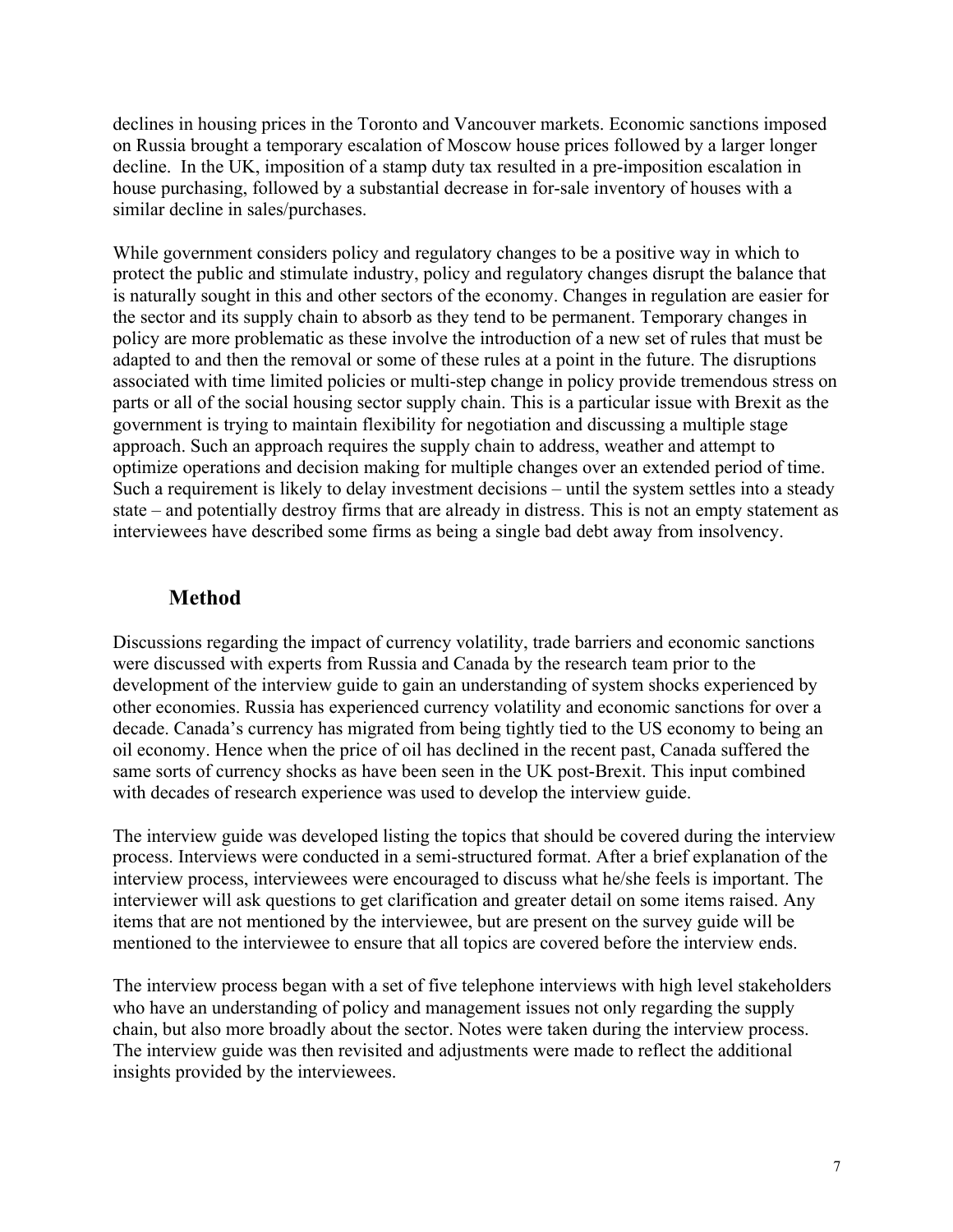A series of 15 interviews were then conducted with members of the supply chain. Purposive sampling was conducted. That is, firms were selected to ensure that firms with different characteristics were selected: manufacturers, distributors, firm size, UK/foreign ownership, nature of product. The intent is to ensure that all the different perspectives and views of the challenges, concerns and opportunities are identified. The selection of interviewees also ensured that multiple firms with each of the characteristics concerned were selected to avoid bias. In four cases, interviews involved discussion with two representatives of an organization at the same time. During the interview, one interviewer – Professor Jonathan Linton – focused on asking questions and listening. The other interviewer – Dr. Linda  $Xu$  – took notes and occasionally would request additional information. An audio record was also made, interviewees were given an option of having an audio recording stopped or deleted at any time. The audio recording have been, are, and will remain confidential and anonymous. A combination of face-to-face, audio remote and audio/visual remote interviews were conducted based on what was convenient and preferable for the interviewees.

The interview process has passed the point of saturation. Consequently, there has been no consideration regarding the collection of further data. In other words, the last three interviews provided no insights that were either contradictory or new. Their content provided confirmation of statements, perceptions and relationships that had been made by other interviewees earlier on in the data collection process. Hence, any additional interviews are highly unlikely to offer contradictions and/or new insights. In qualitative research, saturation is the point at which data collection can be terminated without concern regarding the possible introduction of bias.

#### **Financial Issues**

While the effect of a devaluation and continued volatility of the pound sterling is easy to recognize in terms of price inflation on imports and domestic products that consist largely of commodities that trade in US\$ such as oil and metals, there are other less obvious financial impacts.

From yahoo finance (https://uk.finance.yahoo.com/quote/GBPEUR%3DX?p=GBPEUR%3DX), the data below shows the deprecation of GBP overnight after Brexit vote. According to the interview, some companies lost from £10,000 to more than £100,000 within 24 hours. Since the government is unclear about a Post Brexit deal, the risk of currency volatility and depreciation remains.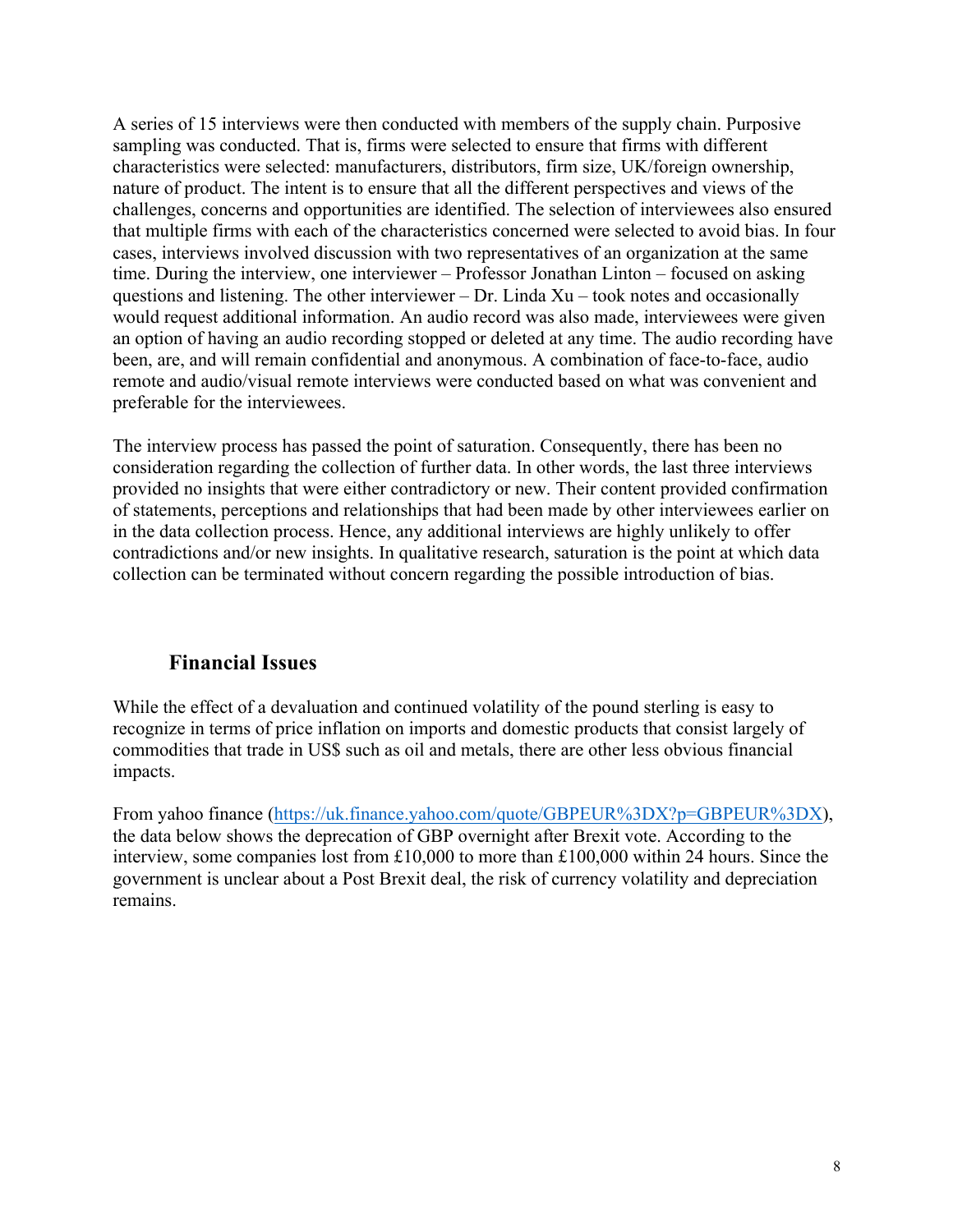

Figure 1: GBP to EUR currency rate history from  $1<sup>st</sup>$  march 2016 to  $14<sup>th</sup>$  June 2018

The Bank of England stepped in shortly after Brexit and injected liquidity £445 billion (Quantitative Easing Asset Purchase Programme £435 billion and Corporate Bond purchases £10 billion) into the market by creating electronic money – a process known as quantitative easing (Bank of England https://www.bankofengland.co.uk/monetary-policy/quantitative-easing). While these funds undoubtedly stabilized assets such as house prices, the creation of electronic money reduces the value of actual money resulting, increasing price inflation and currency devaluation simultaneously. Unless social housing providers were given an increase in annual budget as a quantitative easing bonus, the real value of their budget was decreased although the nominal value appeared stable. The decreased value of the budget coupled with increased volatility in the marketplace makes managing the maintenance and upgrade of social housing units much more challenging.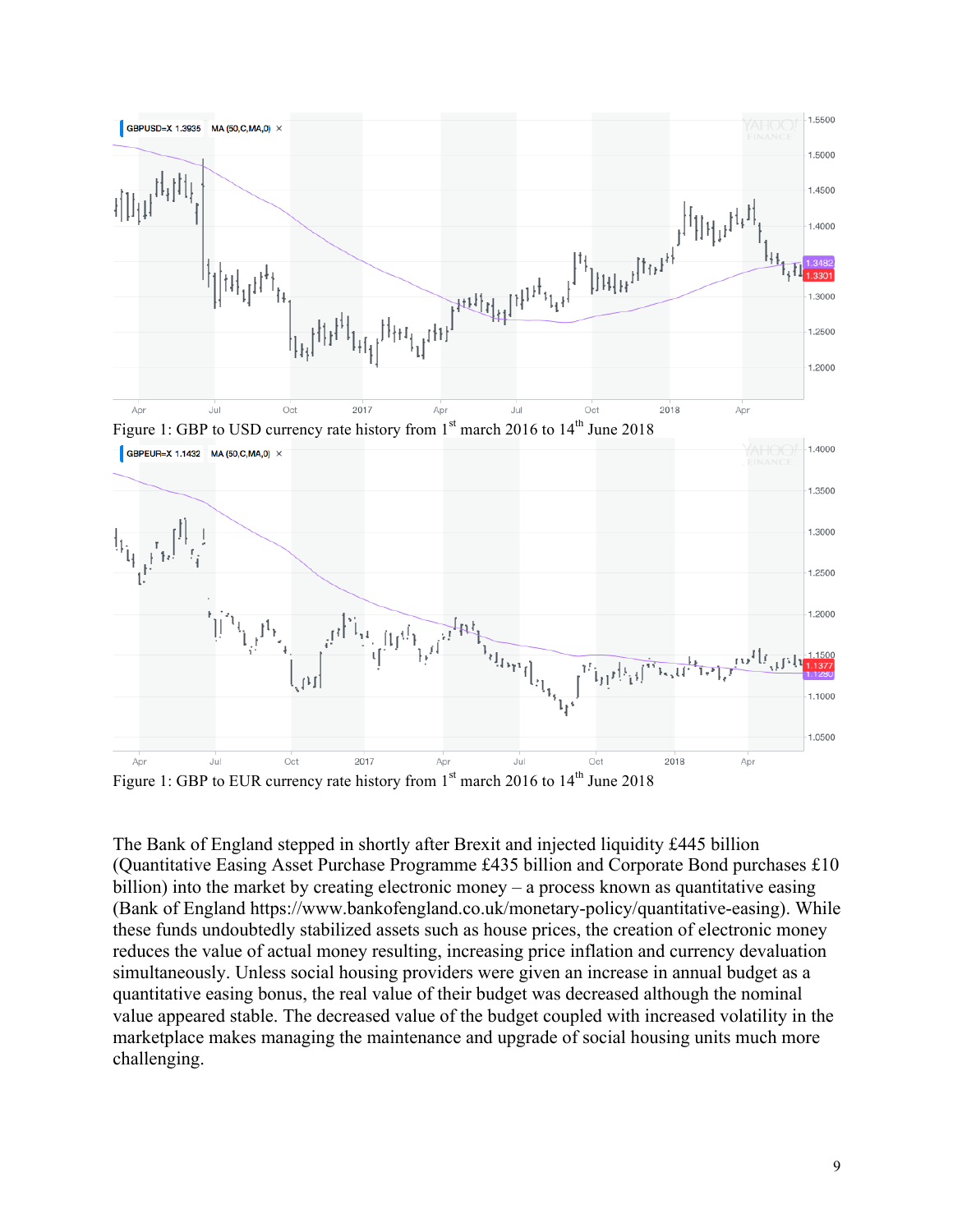These challenges may have been partially offset by a tightening of credit and a perception of increased risk resulting in a decrease in home building. Prior to the Brexit vote the new build sector was much more active. After June 2016 housing starts declined substantially. The result has been a decrease in shortages of construction labor and construction materials. In fact, the roofing tile inventories were recently at their highest levels in memory. In 2016, builders were faced with delays due to high levels of backorders. Softening of some construction markets has resulted in large customers retaining some market power as manufacturers attempt to keep market share and move excess inventory.

A tightening of credit has already been mentioned across the supply chain. During the financial crisis suppliers lost large amounts of money on bad debts, consequently there is a high level of caution regarding financial exposure. This caution undoubtedly has assisted many firms weather the impact of the Carillion failure. The experience is also helping firms protect themselves from the potential dangers with Brexit related volatility. This caution is advantageous to the social housing sector as providers of social housing are seen as being a low credit risk. Because social housing providers tend to purchase low margin products, suppliers generally see the social housing sector as an important part of their customer portfolio – the low risk low return part (equivalent to investors including government bonds in their portfolio).

The perception of increased risk results in an expectation that greater levels of equity are provided by investors and anticipated returns (profits) are higher due to compensate for the higher levels of risk. This relationship is likely to put greater pressure on UK firms with foreign ownership. It is also likely to depress foreign investment into UK manufacturers, inventory holdings and construction in the short to medium term (Eversheds Sutherland 2017). This offers opportunity for manufacturers and investors that are domestic. However, it is likely to lead to an imbalance and tight capacity in the medium term

#### **Materials**

Many of the products utilized in building, maintenance and operations of social housing is imported or contains imported content. Much of this content is sourced from European Union members. Although there are products that are sources elsewhere – examples, include: radiator castings – Turkey, sanitary wear – China, and wood shingles – Canada.

The UK has manufacturing capacity for a wide range of products. This capacity services domestic, European and international markets. In some cases, firms utilize a model in which facilities in different countries provide different product lines. In other cases, production capacity focuses upon the UK market but may involve parts or partial assembly in other European countries. The tremendous integration of UK manufacturing capacity into the EU for both domestic and export products provides a tremendous challenge if there is a change in either access to the customs union or rules relating to the management of imports and exports.

Raw material prices are impacted by Brexit both directly and indirectly. Commodities are not only subject to price volatility based on changes in the supply and demand, but also due to trading in a specific currency – the US\$. Increased volatility in the Pound heightens the risk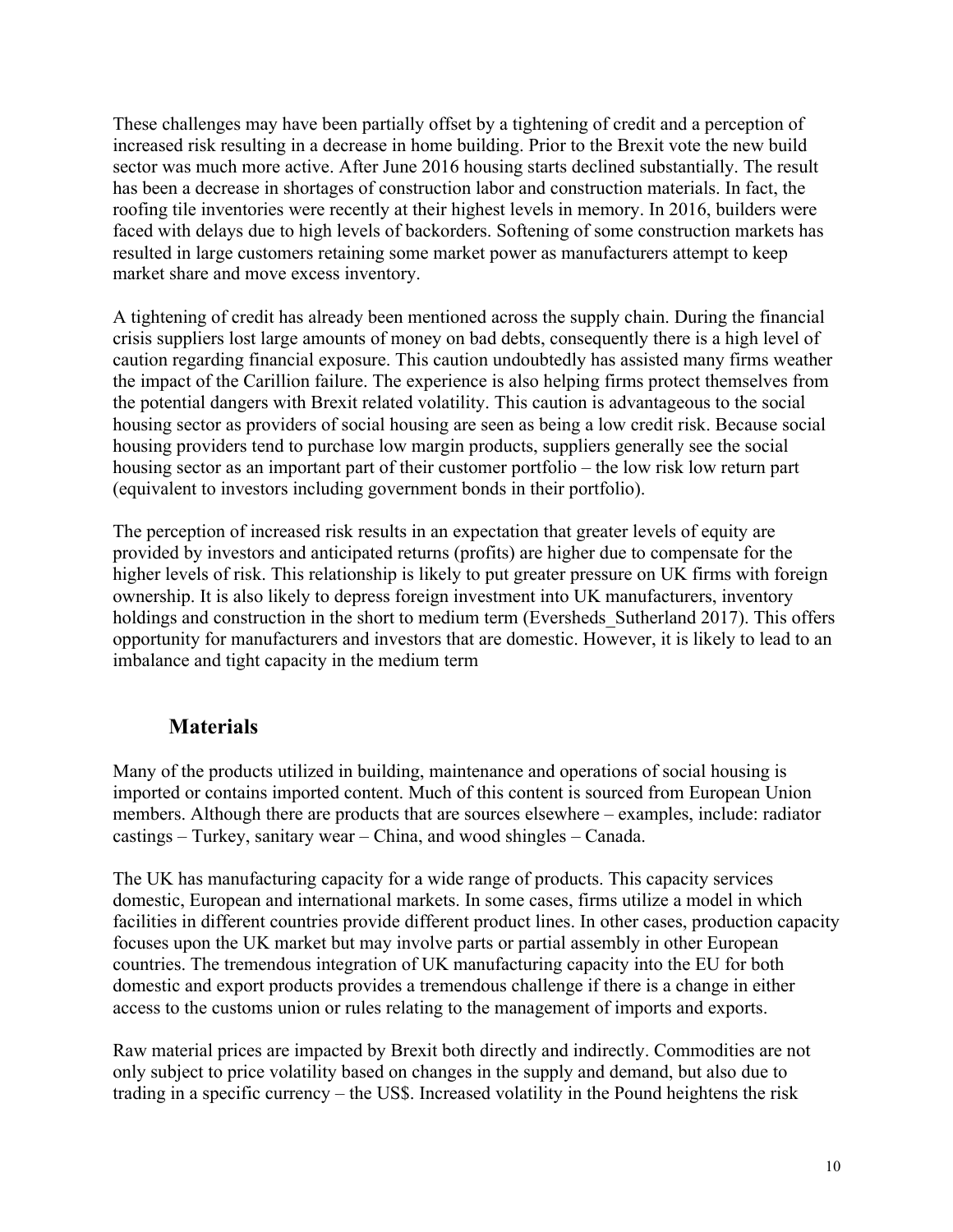associated with already volatile currency costs. One participant described how a large purchase of metals that had the unfortunate timing of being placed just before the Brexit vote and executed just after the Brexit vote resulted in a loss of hundreds of thousands of pounds on a single transaction. While it is possible to benefit from raw material price volatility – as well as lose – the existence of the volatility is a substantial complication to conducting business and adds additional cost onto transactions whether one self-insures or insures externally using commodity and currency futures.

As any British manufacturers of construction products are part of a European consortia the prices that they trade in for purchasing intermediate and finished goods and booking sales and profit are reported in Euros. Consequently, volatility in the pound impacts all transactions that are not occurring in the UK as all transfers involving EU and non-EU based products are traded in Euros for internal accounting purposes.

Supply chain members in social housing are typically carrying between 30 and 60 days of inventory. While this level of inventory is perceived to provide just-in-time service to the sector, it is very high compared to many other industries. In fact, levels as high as 6 months were reported. Carrying so much inventory is extremely expensive. If Brexit proceeds smoothly, this inventory level is much higher than it should be. If Brexit is chaotic, this level of inventory will be insufficient (Shipman 2018) and one should expect delays due to material/product shortages and purchasers paying a premium for faster delivery. As appropriate levels of inventory for materials is closely associated to the timely delivery of product, logistics is now considered.

#### **Logistics**

Changes in border controls and customs procedures are problematic as firms would need to gain expertise in customs clearing – a managerial capability that many supply chain partners do not currently possess. There would inevitably be teething problems as new systems, border controls, customs officers and customs clearing agents all had to rapidly move from a total lack of experience to a fully functioning system. Suggestions of a technology solution would be hampered by rates of adoption, scalability and inevitable changes to integrate the existing systems and the technology to each other. One likely outcome is product rationalization as firms attempt to simplify their businesses by reducing the variety of products available in the UK. Another outcome is increases in price to pay for the variable costs associated with the new customs processing requirements and to offset the one-off costs of the supporting infrastructure and training.

The presence or perception of shortages, complexity of importing, and increase in tariffs can result in a loss in markets as European firms reduce risk by excluding UK based firms and operations from consideration for new products or replace them as a contingency to reduce overall business risk (Chu 2018, Merrick 2018). As many manufacturing supply chains operate on a just in time basis an average delay of even a few minutes is sufficient to create shortages of parts and shut down factories within and outside the UK. Such concerns for European firms is very real, currently a truck arriving in the UK departs the port with almost no delay unless it is delayed for inspection a rare event for truck originating in the EU. However if European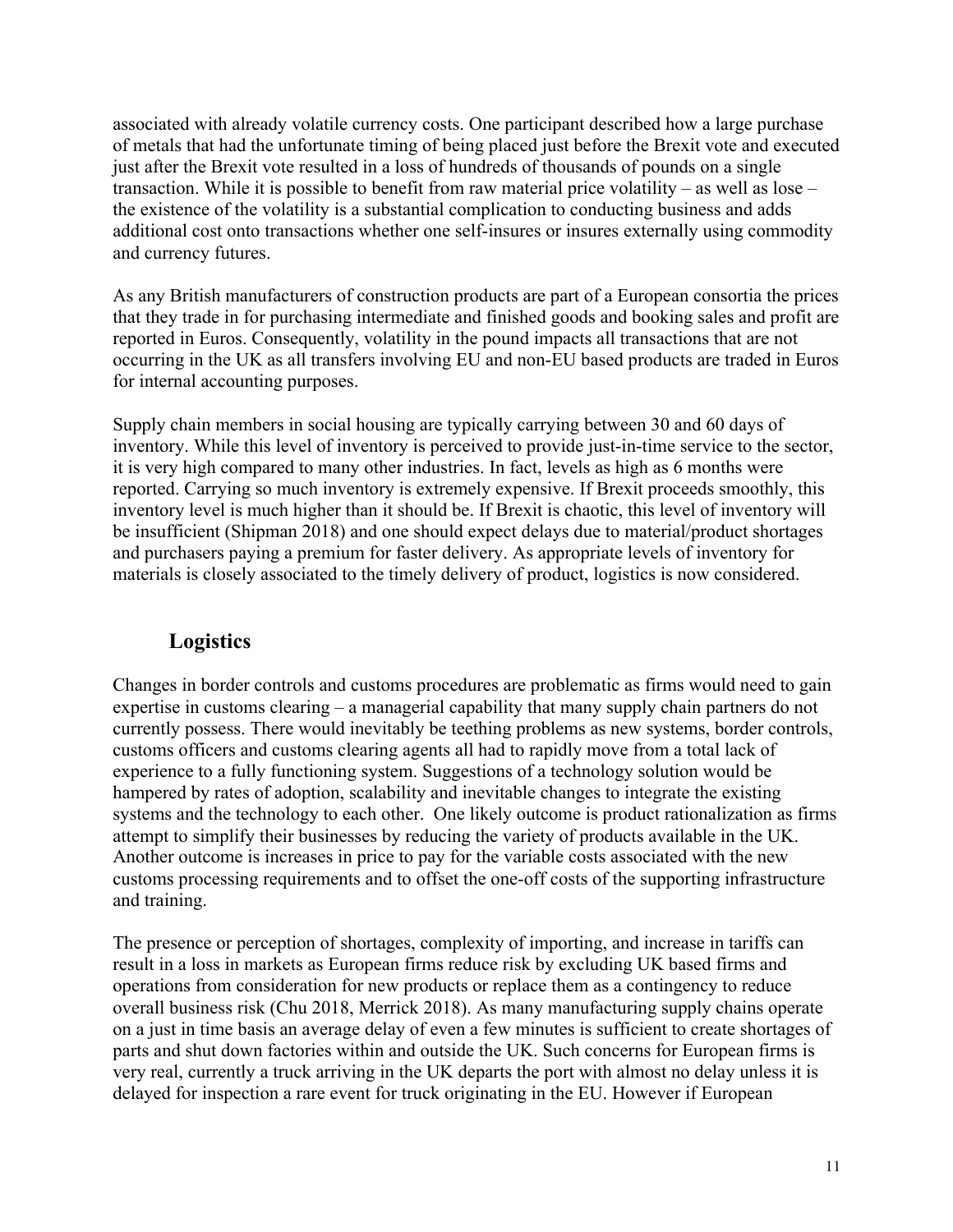shipments were treated the same as shipments from other countries, delays would be much more common and create delays ranging from hours to days (Castle 2018). Resulting in either factory shut downs or a need to carry substantial inventory to offset this possibility (Shipman 2018).

Such a realignment does open up the possibility for UK-based organizations to reenter domestic markets that they are not currently competing in – import substitution. When import substitution is used as a strategy to building global competitiveness in a domestic industry – the post war strategy of Japan and South Korea it can create tremendous economic opportunity. However, import substitution can result in low quality, low volume, low variety domestic production that can exist only due to the presence of protective domestic barriers to trade. This concern is often used to describe the Brazilian economy. However since the imposition of trade barriers against European food products in Russia, the quality of domestic dairy products such as cheese have notably increased. The potential for entry into new international markets is not apparent as trade deals typically take many years (decade or more) to negotiate and fully implement. Finally, there are concerns that trade between Ireland and the UK will be greatly impacted with some firms developing contingency plans to remove the management of Irish operations from UK offices.

It is important to note that not only will trade flows of materials between the UK and European Union be impacted, but also trade between the UK and other parts of the world due to the structure of ports and shipping routes. Much of the product imported from outside of Europe first arrives in a major European port and then is transferred to much smaller ships for delivery to the appropriate port in the UK. The largest container ships 20,000 TEUs can only travel between a very small number of ports. These shipping routes are very stable and established. Consequently, Liverpool's port upgrades to allow 14,000 TEU ships to unload is currently under capacity as shipping firms are reluctant to divert their existing fleet from well-established routes. Hence, the importation of non-European goods are often impacted by the *Rotterdam Effect* – the tendency for product to arrive in Rotterdam and undergo customs clearance there before being loaded onto a smaller vessel. To eliminate the *Rotterdam Effect* and make the UK ports non-reliant on European ports in a post-Brexit economy, shipping firms would have to reroute their ships and perhaps use much smaller ships that could unload in the existing UK ports. Such a requirement would not only increase the cost of shipping, but require larger inventories to be held in the UK due to less frequent international deliveries. There would also be a change in the delivery points of product requiring a change in the capacity of motorways and the roads servicing the ports.

In summary, the challenges to materials in a post-Brexit scenario relates to the close integration of supply chains, transportation and transportation infrastructure. The likely result is a need to carry much larger inventories to provide service, a decrease in product variety and an increase in shipping costs. In the short to medium terms supply chain members should expect to be exposed to logistics challenges. This can be partially offset through better planning and information sharing by social housing providers.

#### **People**

There has already been a great deal of discussion on the role that EU citizens play in a various sectors of the UK economy (Chapman 2018). The dependence on EU labor varies greatly across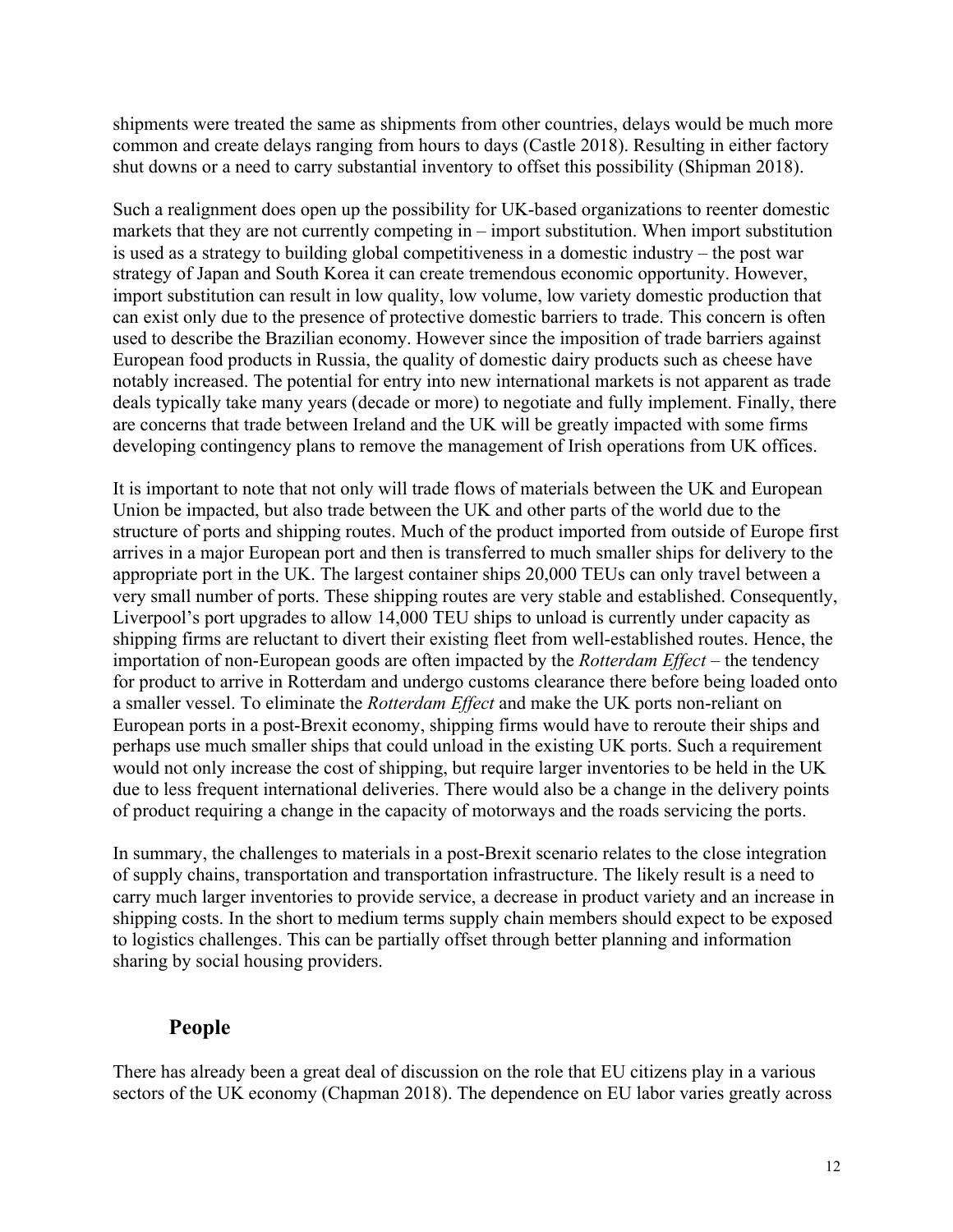sector and the associated skill levels also vary greatly. EU citizens are major contributors to the Social Housing supply chain sectors. Most notably EU-originating workers make a critical contribution for work that involves mobility. British citizens are much less likely to travel long distances, relocate temporarily, or relocate permanently for work. However, many of the EU citizens engaged in the social housing structure are prepared to *follow the work*. In the absence of such a migrant work force, local shortages will create delays and substantial wage variability across the UK for new build.

Social housing supply chain members reported low participation levels of EU citizens in administration, manufacturing, sales and professional services. A removal or even a departure of this labor force while inconvenient would not be problematic. However, in certain trades such a bricklaying and roofing and in certain locations such as London and the south, EU citizens are a substantial part of the workforce and need to be replaced if they cease to be part of the work force mix. This challenge is even greater as non-British EU citizens tend to be younger with a substantial part of the British-born workforce in trades such as bricklaying nearing retirement. Buoyancy in wages associated with labor shortages has already been noted. The reasons provided are:

(1) An increase in trades salaries in countries such as Poland in response to the migration of large numbers of workers to higher wage countries such as the UK resulting in lower incentives to relocate from one's home country.

(2) A weak pound making the appeal of the UK lower.

(3) Uncertainty about status and prospects in the UK for workers who are EU citizens, but not **British** 

A combination of the demographics of the UK trades workforce and a reliance on other countries to train construction workers for plying their trades in the UK, complicates the challenge further as there is insufficient training capabilities and capacity to replace EU workers with British workers even if the needed British apprentices can be identified. The increasing lack of a suitable and sustainable construction workforce in specific fields is of great concern as a shortage in only one trade can prevent projects from being completed and for that matter started. In the private sector, shortage of trades will result in an increase in salaries especially for work done on an urgent as required basis. Such a prospect is alarming for the social housing sector as one cannot pass additional costs on to the end customer. There are different possible solutions to this challenge including changes in materials, practices and technology. While UK residents are described by the supply chain and sector as being traditional in tastes, the disruptions associated to Brexit could easily force individuals and providers to reassess options and the value associated with different (non-traditional) options. These possibilities are touched on later in this report.

There is also the possibility of indirect labor shortages impacting the social housing sector. As the EU-member originating workforce is no longer replenished in the UK, there will be more competition for employees of British origin. Consequently, there is a possibility of increased turnover as organizations seek individuals from other sectors to fill their employment needs. This tendency should also put upward pressure on salaries both in sectors directly and indirectly impacted by a reduction in labor force availability post-Brexit.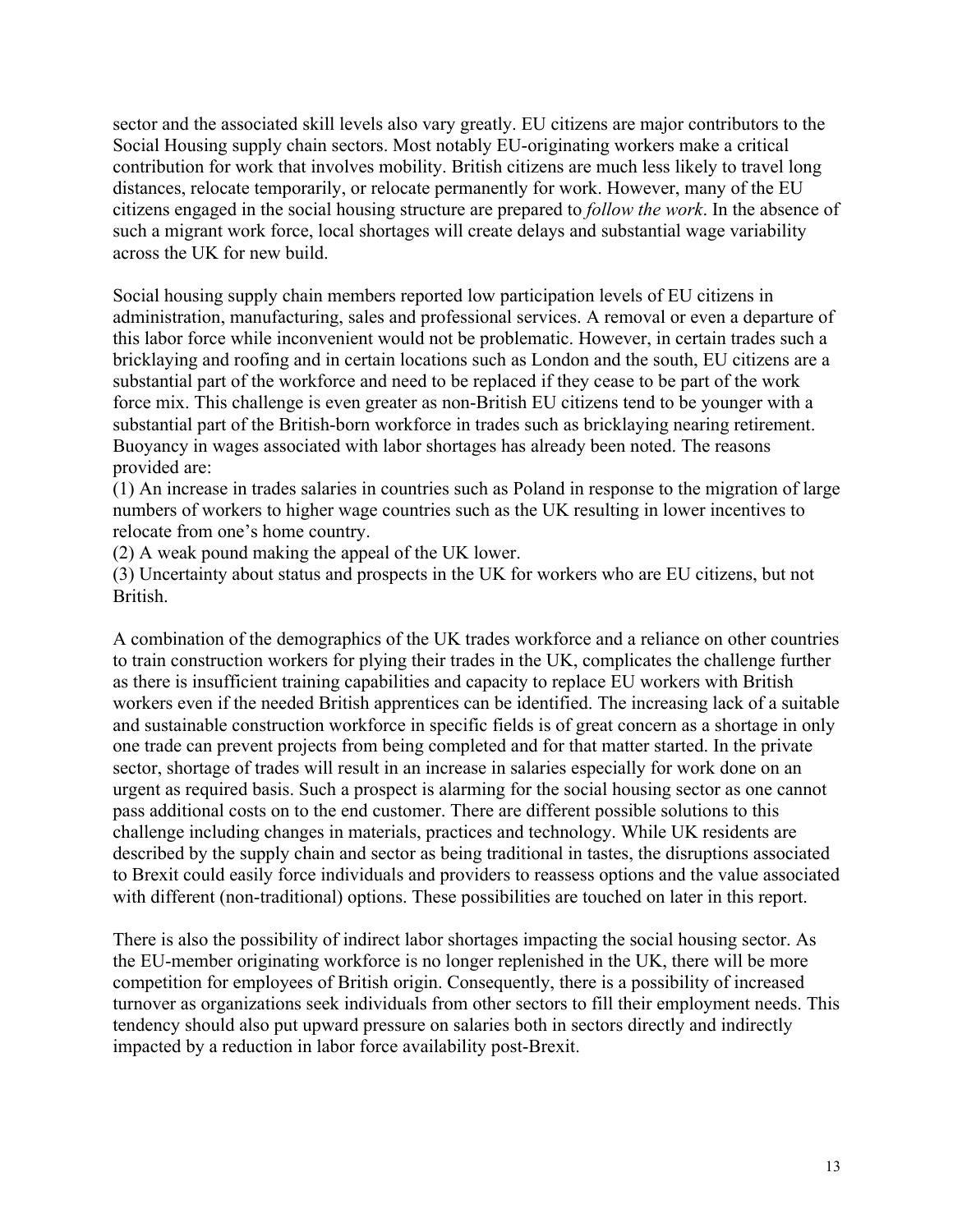A tremendous amount of management attention is being utilized to address the uncertainty and potential dynamics of Brexit. As Brexit is not only urgent but a process that will unfold over many years, analysts and managers have their attention diverted from important activities and decisions they would be able to focus on in the absence of Brexit.

#### **Information**

As many supply chains are highly integrated and there are EU regulations in place to protect the flow and privacy of information between member countries and countries that are not part of the union, supply chain members were asked about the possible impact that Brexit could have on information flow and sharing of information along the supply chain.

The consistent response is that information sharing does not occur in the supply chain and cooperation is seen as being quite limited. Supply chain members indicate that interactions with purchasing organizations are helpful as it helps provide some insight into the concerns and directions that social housing organizations are likely to pursue.

A number of firms expressed frustration in the tendency to be informed of requirements with very little warning. These organizations try to support customers by carrying sufficient inventory to take into account reasonable levels of variability. In some cases, special interventions are made to ensure that customers can proceed with plans – such as making direct requests to a factory or having stock quickly shipped between regional depots. These sorts of interventions are expensive and disrupting, but are considered to be part of the service offering that the firms provide for valued customers.

It was indicated that one challenge is that during times of high demand a customer will go and place orders with multiple suppliers to see who can deliver first. Once delivery occurs all other orders are cancelled. While this sort of tactic may seem sensible to a firm that is under time pressure to satisfy their customers, it is a very damaging practice as it leads to a condition known as the bullwhip effect (Lee, Padmanabhan et al. 1997). Such an event occurred post Brexit with roof tiles. Due to exceptionally high customer demand all manufacturers ramped up production. As orders were filled it became apparent that demand had been greatly overstated. Inventory levels were described as being *higher that I have ever seen before*. These sorts of situations create excessive storage challenges, inventory expenses, idling of workers and facilities, and cash flow challenges. The costs eventually find their way to the customer either through increased prices to cover the additional costs and eventually an unwillingness to respond to customer requests for higher production level due to declining levels of trust. If the flow of information improves, the expensive bullwhip effect can be lessened. While information sharing and cooperation are not a function of Brexit, it is advisable that the sector consider the opportunities that closer coordination and integration can offer. Not only will integration reduce supply chain costs, but will assist suppliers in providing the correct product to the correct location at exactly the time it is required. Such a change can reduce time and costs associated with construction, maintenance and operations.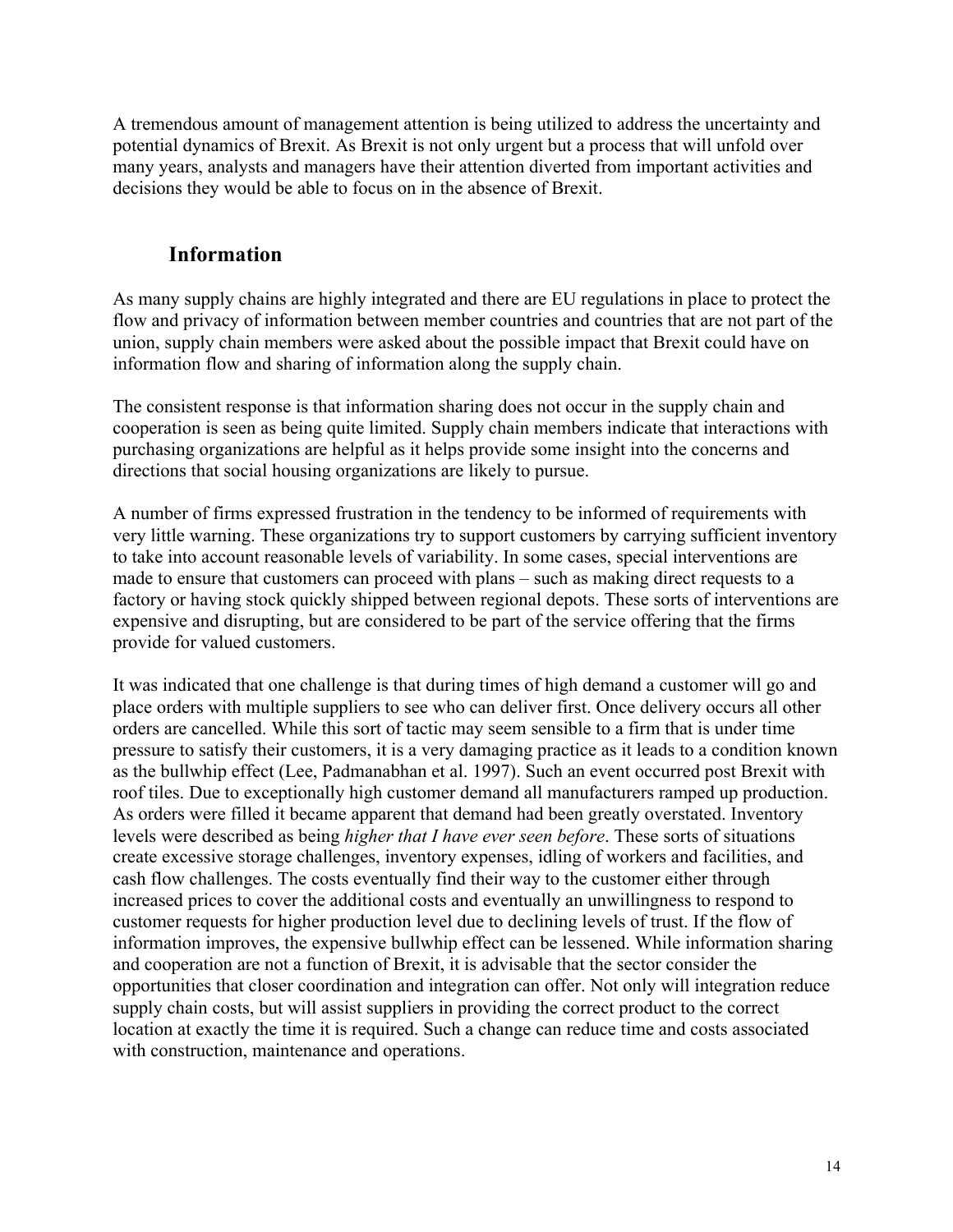If current practices continue and Brexit does result in delays and disruptions in fulfilling orders, the extent of delays and losses associated with the Bullwhip effect will increase greatly. Customers that are accustomed to having supplier support staff smooth out the occasional urgent demand will find that the suppliers are overwhelmed by customer expectations and not only are they unable to accommodate requests for faster than normal service, but are hard pressed to meet regular service targets. Developing information sharing practices such as dynamically adjusted forecasting expectations could provide cost reductions while providing better service regardless of Brexit. A failure to do so will undoubtedly result in supply problems that could have easily been avoided. Activities such as this can be championed and driven by different stakeholders.

#### **Infrastructure**

Brexit will require the development of new infrastructure. All functions that have been outsourced to the European Union to a large part will need to be duplicated within the UK. Border controls relating to customs controls of products originating in the EU. In addition, products that are originating in other countries, but arriving at an EU port prior to arrival in the UK. The lack of customs control facilities needs to be addressed to avoid the presence of line-ups extending for many miles (Castle 2018) . A reconfiguration of port infrastructure and domestic transit infrastructure will also be required. This is likely to require changes to Federal budget projections for the next five to ten years as funds will need to be diverted into building the appropriate infrastructure that does not currently exist.

In addition to physical infrastructure, a knowledge infrastructure will need to be developed in many areas as importation of skills will become more challenging and the UK will have to increasingly rely on an ability to upgrade the skills or residents and citizens, as opposed to hiring-in from the large EU labor force.

# **Technology**

Technological innovation involves the integration of new things into the existing systems to provide a new combination of costs and benefits. This can involve changes in the manner in which new construction, operation, maintenance or the processes that support one or more of these functions is accomplished.

In addition to technology, innovation can take different forms, such as: business model innovation, administrative innovation, and organizational innovation.

A high demand for housing coupled with declining availability of specific trades and a need to better coordinate activities within the supply chain throughout construction and the entire life of a home creates needs that can be at least partially filled by the appropriate application of technology. As Brexit calls for a reassessment of a business-as-usual approach and assistance is available through industrial (UK\_GOVERNMENT 2017) and digitization (UK\_GOVERNMENT 2017) strategy should be considered. For example, the combination of inexpensive sensors and mobile telephony can provide increased service levels through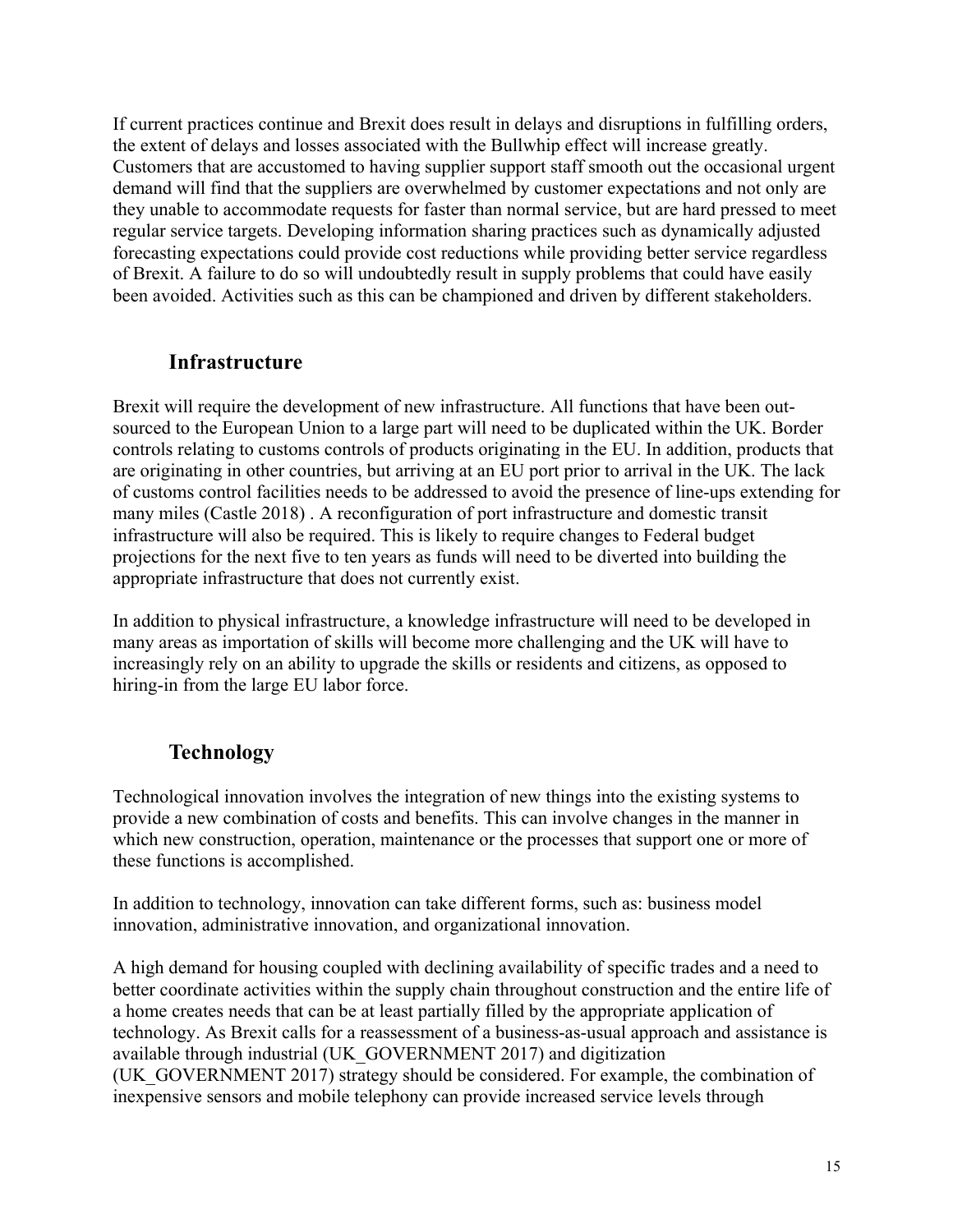automatic monitoring and remote diagnostic reporting on building systems. Off-site construction could not only speed up and reduce the cost of home building, but partially address the growing challenge of a shortage of workers in specific trades. It would also reduce the need for a migrant workforce. Instead transferring construction jobs to locations that have a substantial and suitable workforce available.

Technology must be considered from a systems perspective to avoid investments in infrastructure that are not desired. This requires consideration and development of many factors, such as: technical, economic, functional, perceived value, esthetics and sustainability.

#### **Sector versus Government Priorities**

The Social Housing sector seeks stability and clarity. Industrial partners are looking for stability and clarity to minimize risk and uncertainty. While social housing providers seek stability and clarity due to the fixed budgets that prevent passing on extra costs to the end user. Hence, the sector would like to minimize the number of changes, their impact and the length of transition time before a new equilibrium has been obtained.

In an effort to negotiate a better deal and remain flexible the government has postponed decisions and agreements resulting in discussion of transition periods and assurances of a stepwise transition that is fit for purpose. While such a position is logical for the government to take, in other circumstances (such as phase out of ozone depleting chemicals) industry has tried to move ahead of government expectations to move through transition periods as quickly and inexpensively as possible. This difference in perspective between government and sectors behavior is to be expected and is inevitable when there are significant changes in policy.

#### **Possible Unanticipated Impacts**

While there are many substantial direct impacts and obvious indirect impacts that are likely and attributable to Brexit, we must also be wary of unanticipated impacts. Perhaps the first unanticipated impact of Brexit on the labor force was that a reduction in low skilled migrant workers disrupted the abilities of British farms to harvest crops. A similar, but different occurrence happened in the United States some decades ago during the development and introduction of automated tomato picking equipment (Hightower 1972). Not only were the migrants displaced, but the technology resulted in the restructuring of tomato farming rendering family farms uncompetitive and ushering in an era of large corporate farms.

What is critical to recognize that it is likely that there are many unanticipated side effects that have already been set in motion. Additional unanticipated side effects that will undoubtedly arise from well-meaning policy or regulation decisions. These challenges occur even at the best of times (Pressman 1973). At a time when many decisions will need to be made quickly, it is likely that even more unanticipated impacts will occur. There is an opportunity for sector plan development to act as partial protection from unanticipated side effects by providing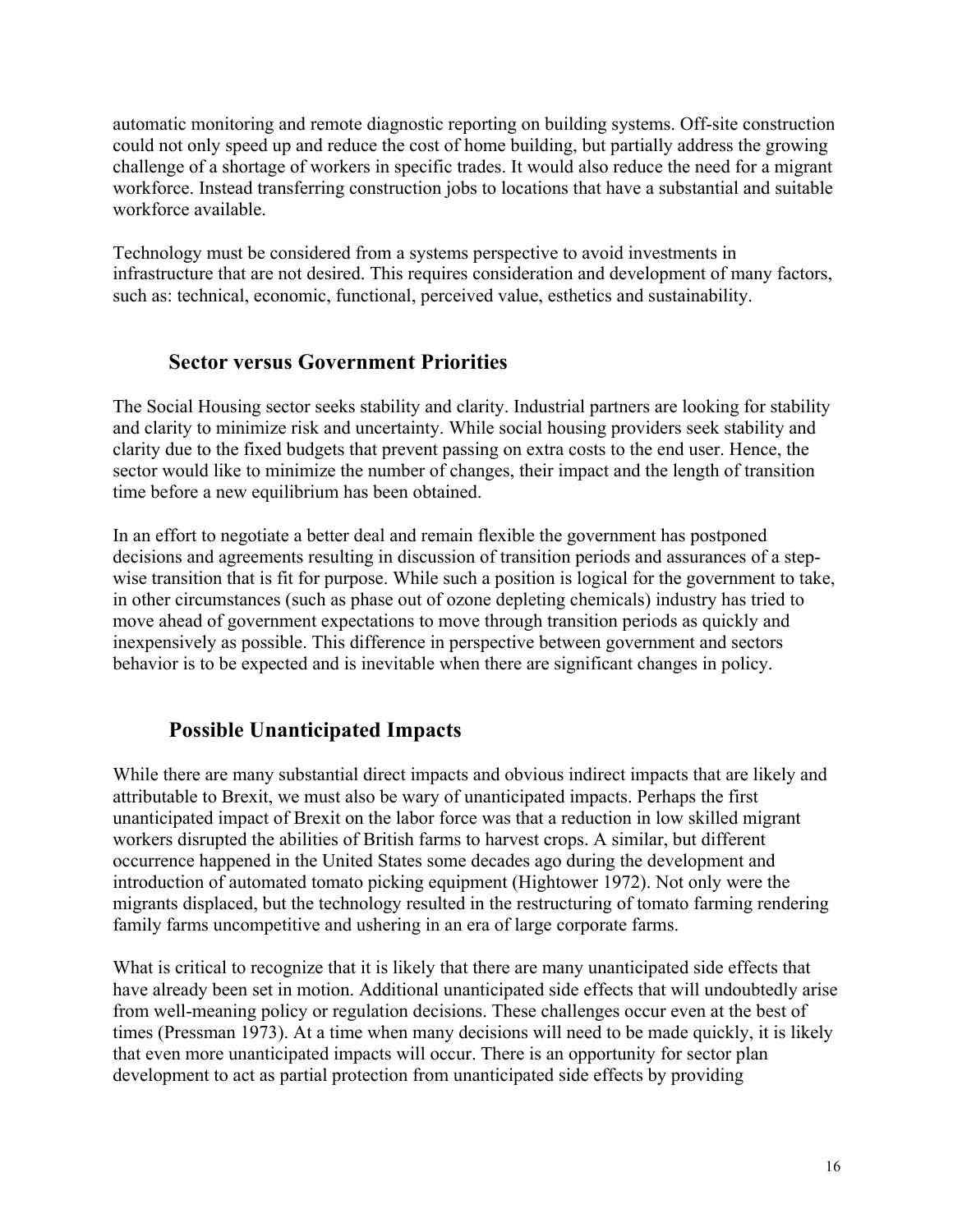stakeholders a voice in the process. Techniques such as foresight and scenario analysis can be applied for this purpose.

# **Race from the Bottom Effect**

While there is much discussion of countries and sectors involved in a race to the bottom. In a Britain that has more control over internal policy and labor markets accompanied by a loss of the benefits associated to the European Union without extricating itself from many of the costs and disadvantages, an increase in many costs are likely. While there is the possibility of savings through importation from low cost producing countries in the far east, it will take time to develop relationships and the skills to ensure that products are made to our expectations of quality. One should expect that low cost will increasingly mean low availability.

Faced with a much smaller labour pool, the value of skills will increase leading to gradual wage increases for many accompanied by increasing levels of automation. Not only will costs be higher, but a greater premium on time should be anticipated. In such an environment, the emphasis will increasingly move from initial price to best life cycle cost. Lifecycle cost focuses on value as a function of price, timeliness, durability and quality. This trend will fit well with predictive maintenance and dynamic monitoring. It will also lead to changes in the nature of supply and demand as lifecycle approaches support different funding models (servitization) and switching barriers (Neely 2009).

# **Reframing strategy and operations for a post-Brexit Britain**

The challenge is that Social Housing supply chains (and British industry) in general is highly integrated to and with European Union partners. Due to the current ambiguity on the nature of change of the myriad of relationships, European supply chain partners are attempting to minimize their risk by moving away from UK-based interactions (Merrick 2018). Discussions of transition periods and backstops increase the duration of the ambiguity maintaining the uncertainty. The result is that UK interaction must offer a higher expected return to make up for this risk. Until after Brexit has been completely completed, UK based organizations will not be able to access the potential benefit of future trade relations or control over local regulations. Consequently, supply chains need to focus on system optimization to remove the inefficiencies that could be ignored in the past because business as usual was sufficiently profitable.

# **Opportunities and Risk Reduction**

The future opportunities that are offered by Brexit are unclear. However, there are a variety of opportunities that are available to reduce risk and provide benefit.

- 1. Professional Purchasing The use of professional purchasing services, electronic transfer of funds, customs clearing capabilities for use post-Brexit.
- 2. Revisit Inventory Policy Currency devaluations tend to lead to price increases 3-6 months later, inventory carrying costs to be avoided where possible, improve information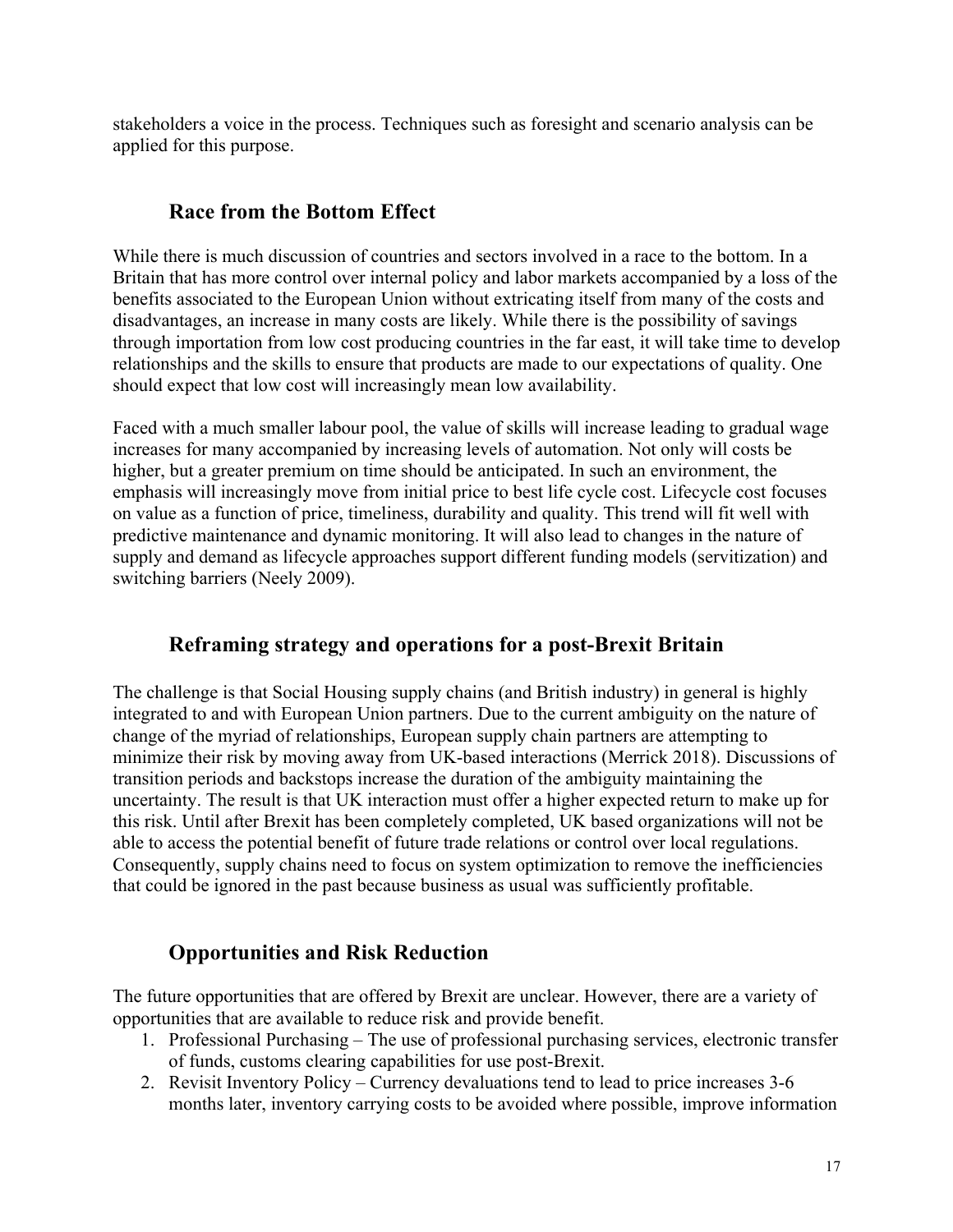flows regarding customer needs for dynamic forecasting to be shared upstream in the supply chain.

- 3. Rethinking of Supply Chain Structure Will changes to the supply chain structure allow for savings through inventory pooling, postponement or other changes? Are there opportunities to provide services rather than products, are there opportunities to provide customer value through risk reduction or any other non-price based benefit.
- 4. Consider Alternative Processes Do alternative processes offer: greater flexibility, decreased costs, greater value? Focus on customer value and consider process mapping as a technique to identify waste, failure points and gaps in satisfaction of customer requirements.
- 5. New technologies Alternative materials, off-site construction, advanced manufacturing, and digitization could all play roles in addressing many of the concerns that exist in not only a post Brexit environment, but in the housing sector more generally. The potential benefits and drawbacks should be carefully identified, tested and demonstrated. The current funding environment (Innovate UK) is very encouraging for these sort of activities.
- 6. Sector plan Industrial strategy and digitization both offer opportunities for sectors. Social housing should ensure that it receives the recognition and benefit that involvement that the development of a sector plan can offer.
- 7. Input on Regulatory Change One of the benefits of Brexit is local control and tailoring of regulations to make regulations more fit-for-purpose. However, during the interviews supply chain members and sector stakeholders did not identify much in terms of regulations that needed to be added, modified or eliminated. The main discussion relating to regulatory change was how the planning approval process is a significant barrier.
- 8. Promotion of Housing Development Development of housing involves both increasing enablers and removal of barriers. Concerns were expressed that short to medium duration programs to encourage energy efficiency or other forms of behavior are not structured to result in sustainable changes in behavior. In fact, the presence of urgency driven by limited term programs or other factors can result in a strain on the existing delivery systems resulting in increased prices and workmanship of lower quality.
- 9. New Training Model Even without post-Brexit immigration controls increasing salary levels in low wage EU member states coupled with a declining pound will increasingly require the UK to train more construction trades people. The additional capacity could be reduced if new technology and/or materials and/or building techniques are adopted (item 5 above).
- 10. New Career Model Increasing complexity in relation to advances in technology and management of uncertainty calls for an increased professionalism in many activities associated to the social housing sector. Identification and inventory of appropriate skills should be undertaken. From this continuing education and apprenticeship programs should be considered to raise the skill levels and job satisfaction of employees as well as help clarify what career pathways are available within the sector.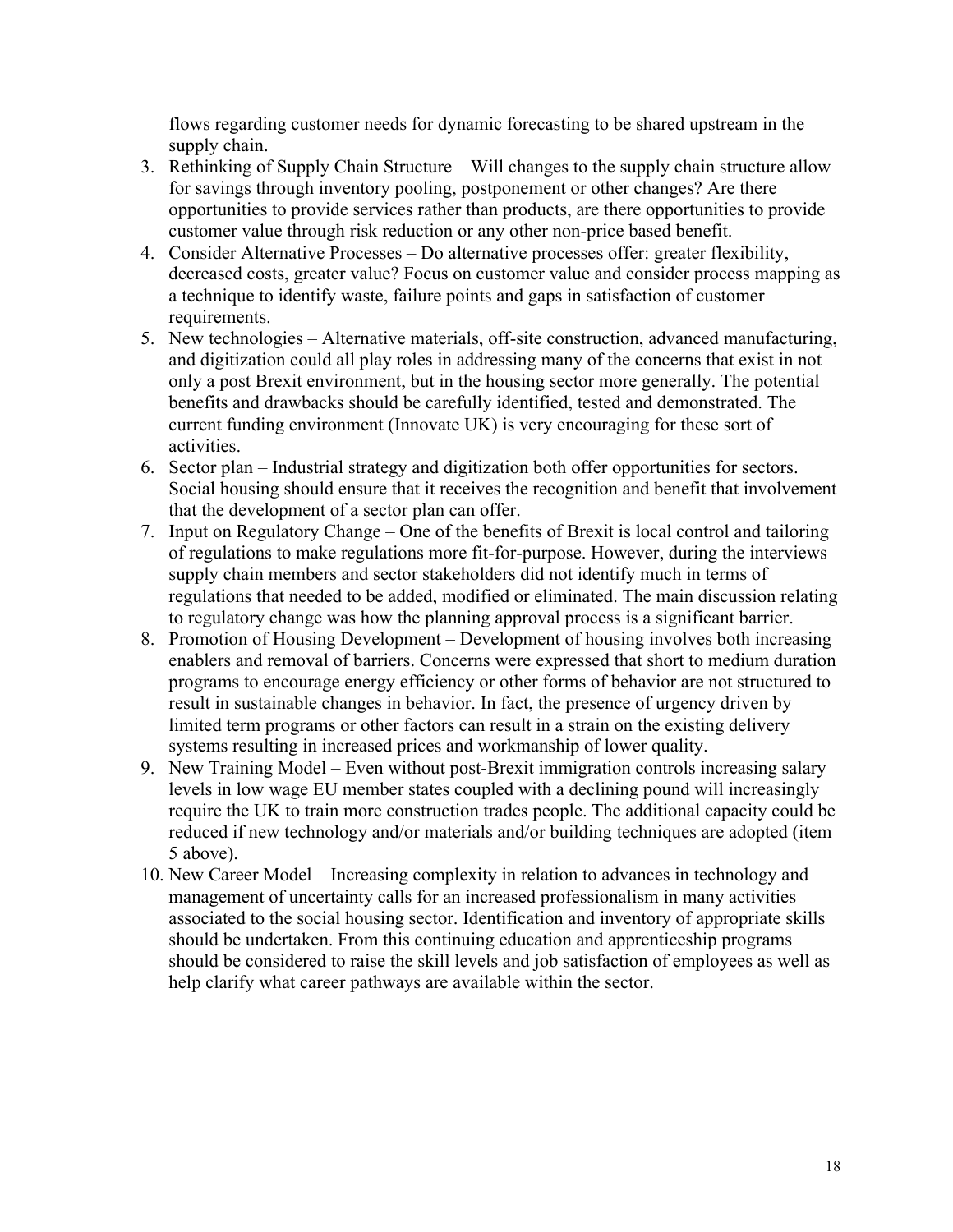# **Supply Chain Disintegration Versus Integration**

As the comment has been made by most interviewees that coordination and information sharing along the supply chain is very limited, it can be argued that the supply chains that support Social Housing have low levels of integration. However, from the perspective of traditional relationships between vendor and customer the relationships are very stable. Brexit as an event provides challenges that can at least be partially addressed through consideration of both integration and disintegration of existing relationships.

**Integration** is the degree to which a manufacturer strategically collaborates with its supply chain partners and collaboratively manages intra- and inter-organizational processes, in order to achieve effective and efficient flows of products and services, information, money and decisions, to provide maximum value to the customer (Flynn, Huo et al. 2010).

**Disintegration** is the re-alignment of partners and coordination within a supply chain to enhance customer value. This involves one of more the following: the integration of new suppliers, the elimination of existing suppliers, the transfer or addition of responsibilities and/or value addedactivities amongst the members of the supply chain. This process is driven by one of more of the following: introduction of new technology or input, elimination of existing technology or input, change in customer requirements, and/or change in other external factor – such as regulations or policies (Linton, 2018).

The Social Housing supply chain in its current form appears far from optimal, due to lack of information sharing, coordination and stability of existing practices and relationships. The shock of Brexit will place more stress on this system potentially to the point of unsustainability to some of its members. Since the Brexit vote some supply chain members have modified practice and in the process improved their own operations locally. It is suggested that serious consideration should be taken across the supply chain to optimize for better overall performance. In supply chain management performance is based on the provision of customer needs in the most efficient and effective way possible.

From the perspective of integration, improving supply chain performance will involve:

1. Information sharing to reduce the amount of inventory and work-in-process in the system.

2. Coordination to reduce time and cost, reevaluation of current processes and practices to remove activities that do not provide value.

3. Modification of tasks to provide greater value.

4. Moving tasks to a different supply chain partner who can provide better value due to their position in the supply chain.

5. Moving tasks to a different supply chain partner who can provide better value due or their internal capabilities and skills.

The skill sets that support these activities are process mapping (Shostack 1984, Linton 2003) and consideration of postponement versus speculation (Manuj, Esper et al. 2014).

From the perspective of disintegration, improving supply chain performance will involve:

- 1. Prepare for changes in the roles of suppliers and supply chain partners.
- 2. Prepare for changing suppliers.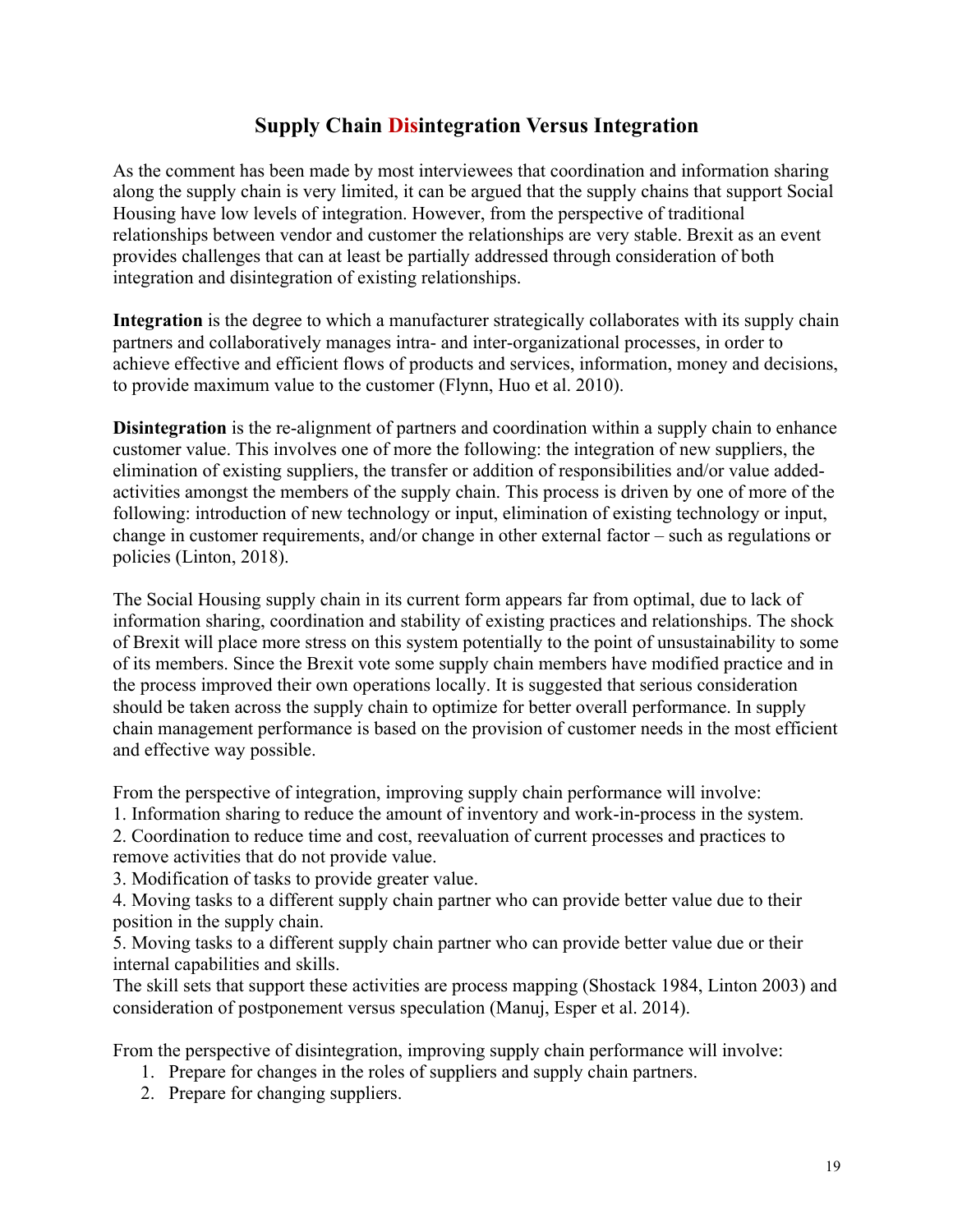3. Assessing technology integration opportunities and how these could impact your organization and your current suppliers.

# **Conclusions**

In the short to medium term the existing supply chains should be optimized to reduce risk and to gain an increased understanding of their current practice. As the dynamics of Brexit decline and a future stable system is approached it will be easier to adapt the existing supply chains appropriately. The magnitude of Brexit is too large for a strategy of muddling through with incremental change to be sufficient. Hence, the recommendation to revisit and optimize existing practices and processes.

While Brexit provides many risks and challenges, it also offers opportunities. There are many problems within the housing sector (UK\_GOVERNMENT 2017), Brexit offers an urgency that in combination with the Industrial Strategy (UK\_GOVERNMENT 2017) can lead to a transformation of the sector over the next decade. To achieve this a systems approach is required to simultaneously take into account: finance, materials, logistics, people, technology, infrastructure, regulation and policy.

# **References**

Castle, S. (2018). Brexit Nightmare: 17-Mile Traffic Jams at the Dover Border. New York Times.

Chapman, B. (2018). Nine in 10 UK employers struggling to find skilled workers with Brexit set to make shortage worse, survey finds. The Independent.

Chu, B. (2018). Manufacturing suffers worst month for more than five years, official data shows. The Independent.

Eversheds\_Sutherland (2017). Brexit Tax Issues for Investment Managers T. I. Association. London.

Flynn, B. B., B. Huo and X. Zhao (2010). "The impact of supply chain integration on performance: A contingency and configuration approach." Journal of Operations Management **28**(1): 58-71.

Hightower, J. (1972). Hard Tomatoes, Hard Times: The failure of America's land-grant college complex. Cambridge, MA, Schenkman.

Lee, H. L., V. Padmanabhan and S. Whang (1997). "Information distortion in a supply chain: The bullwhip effect." Management Science **43**(4): 546-558.

Linton, J. D. (2003). "Facing the challenges of service automation: An enabler for e-commerce and productivity gain in traditional services." IEEE Transactions on Engineering Management **50**(4): 478-484.

Manuj, I., T. L. Esper and T. P. Stank (2014). "Supply chain risk management approaches under different conditions of risk." Journal of Business Logistics **35**(3): 241-258.

Merrick, R. (2018). Brexit: EU car manufacturers already in talks about rejecting British-made parts, industry leader reveals. The Independent.